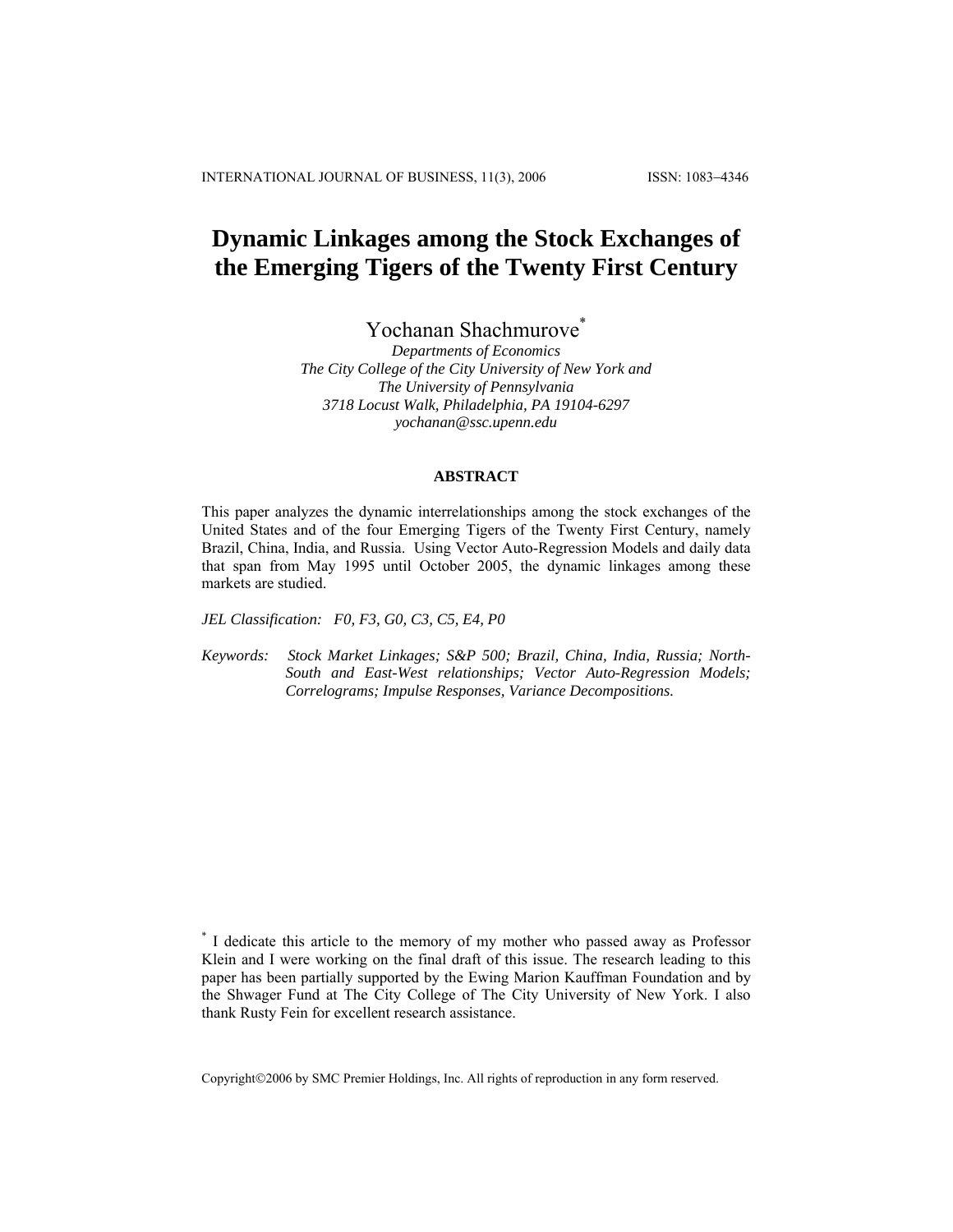# **I. INTRODUCTION**

This paper investigates the dynamic linkages among the stock exchange rates of return for the following countries: Brazil, China, India and Russia (BRICs). The daily data spans from May 1995 until the end of 2004 with 2,641 observations for each stock market. Vector Auto Regression (VAR) models are used to study the dynamic interrelations among these rates of return in stock exchanges. These markets are becoming increasingly more important as the progression of globalization accelerates. These economies are rapidly growing relative to one another. Therefore, it is essential to study their economies to gain a better understanding of the world economy. The countries studied are reshaping world trade, world finances, global manufacturing, as well as North-South and East-West relationships. As these countries open themselves to the world, they are merging their relatively low costs and manpower reserves with the financial and technological strengths of the wealthier countries of the United States, Western Europe, and Japan. Unlike other nations, the BRICs have the scale and trajectory to challenge today's major developed economies in terms of their impact on the world economy and the evolution of globalization.<sup>1</sup>

Table 1 presents some economic data, population figures, and government structures for the countries in this study. Specifically, the table reports the Gross Domestic Product (GDP) in purchasing power parity dollars for the year 2004 in trillions, the GDP per capita, the estimated population in 2005, the government type, the gross fixed investment as percentage of GDP, the inflation rates, the unemployment rate in 2004, the public debt as a percentage of GDP, the amount of exports and imports in 2004, the amount of foreign reserves of foreign exchanges and gold in billion dollars, the amount of external debt and the currency used in each country in the study. Note that the unemployment rate in China and Russia are conservative estimates since both have substantial unemployment and underemployment in rural areas.

Klein (2004) terms the economies of China, India and Russia as *The New Growth Centers*. However, he recognizes that Brazil certainly could qualify for that distinction in the near future. According to Goldman Sachs's projections (O'Neill, 2005), if things go right, in less than 40 years from today, the BRICs economies together could be larger than those of the U.S., Japan, and the four largest European economies of Germany, France, Italy and the United kingdom (G6) in US dollar terms. By 2025, the BRICs could account for over half the size of the G6. Of the current G6, only the US and Japan may be among the six largest economies in US dollar terms in 2050. Consequently, the list of the world's ten largest economies may look quite different in 2050. The largest economies in the world (by GDP) may no longer be the richest (by income per capita), thus making strategic choices for firms more complex.<sup>2</sup>

While the BRICs economies are generally progressing, considerable policy improvement is needed in each country. The capacity of the BRICs to influence global dynamics relies on their ability to establish and sustain a growth-supportive policy environment. A number of BRICs investment funds have been established since 2003 and others are in the process of being launched. The interplay between the BRICs economies and those of the G6 and Canada (what is known as the G7) is viewed by the investment community as the critical aspect of globalization and interdependence.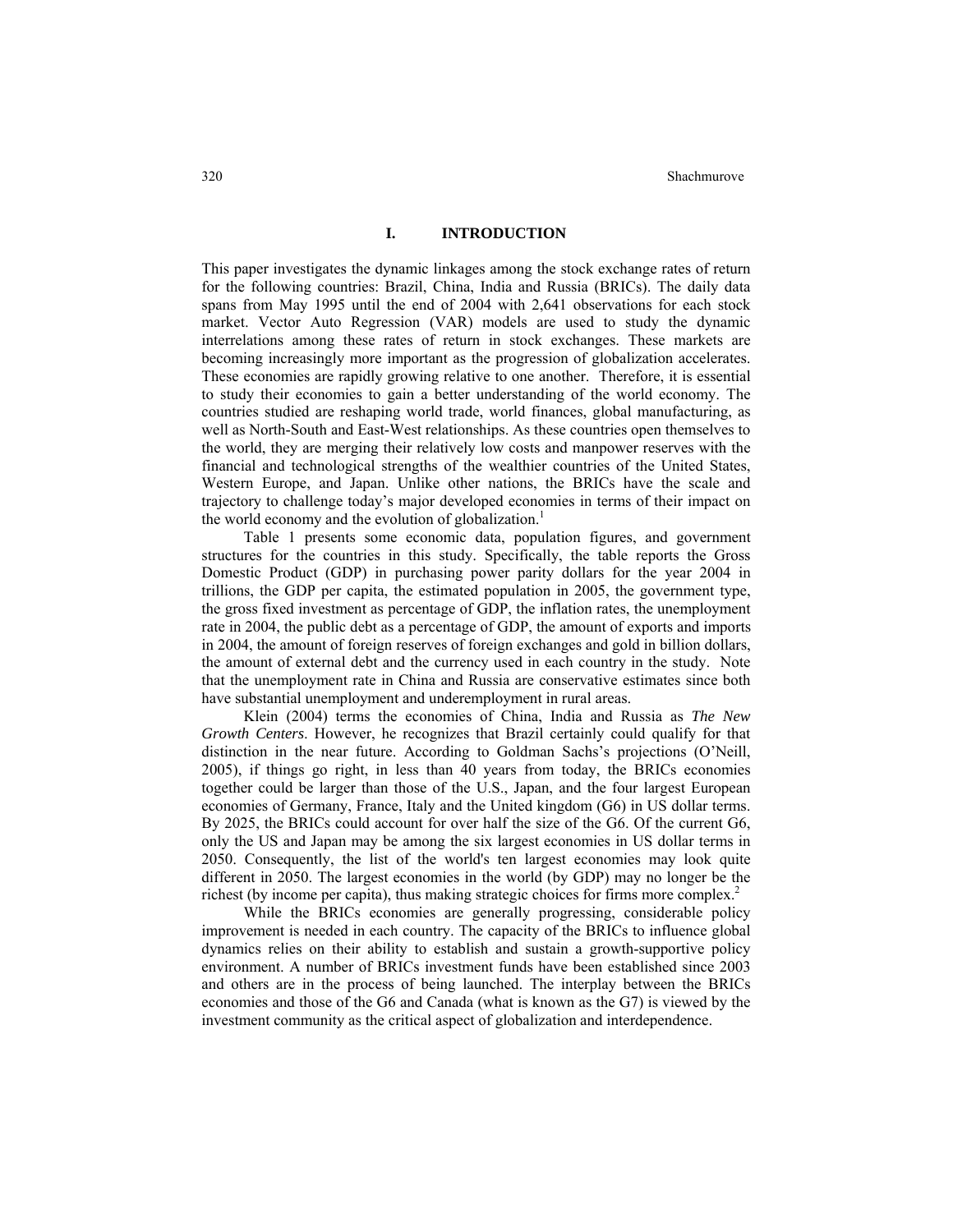INTERNATIONAL JOURNAL OF BUSINESS, 11(3), 2006

|               | <b>GDP</b><br>(Purchasing<br>Power<br>Parity)<br>(2004)<br>(trillion) | GDP/Capita<br>(Purchasing<br>Power<br>Parity)<br>(2004) | Population<br>(July 2005 est.) | Govern. Type                                                                  | <b>Investment</b><br>(gross)<br>fixed) $(\%$<br>of GDP) | <b>Inflation</b><br>Rate<br>(cons.<br>prices) | <b>Unemployed</b><br>Rate (2004) | <b>Public</b><br><b>Debt</b><br>% of<br>GDP)<br>(2004) | <b>Exports</b><br>(2004)  | <b>Imports</b><br>(2004) | <b>Reserves</b><br>of Foreign<br><b>Exchange</b><br>and Gold<br>(Billion)<br>(2003) | Debt-<br>External            | <b>Currency</b>           |
|---------------|-----------------------------------------------------------------------|---------------------------------------------------------|--------------------------------|-------------------------------------------------------------------------------|---------------------------------------------------------|-----------------------------------------------|----------------------------------|--------------------------------------------------------|---------------------------|--------------------------|-------------------------------------------------------------------------------------|------------------------------|---------------------------|
| <b>USA</b>    | \$11.75                                                               | \$40,100                                                | 295,734,134                    | Constitution-<br>based federal<br>republic; strong<br>democratic<br>tradition | 15.70%                                                  | 2.50%                                         | 5.50%                            | 65%                                                    | \$795<br>billion          | \$1.476<br>trillion      | \$85.94<br>(2003)                                                                   | \$1.4<br>trillion<br>(2001)  | US dollar<br>(USD)        |
| <b>Brazil</b> | \$1.49                                                                | \$8,100                                                 | 186, 112, 794                  | federative<br>republic                                                        | 19.80%                                                  | 7.60%                                         | 11.50%                           | 52%                                                    | \$95 billion \$61 billion |                          | \$52.94<br>(2004)                                                                   | \$219.8<br>billion<br>(2004) | Real<br>(BRL)             |
| China         | \$7.26                                                                | \$5,600                                                 | 1,306,313,812                  | Communist<br>state                                                            | 46%                                                     | 4.10%                                         | $9.8\%$ (1)                      | 31.40%                                                 | \$583.1<br>billion        | \$552.4<br>billion       | \$609.9<br>(2004)                                                                   | \$233.3<br>billion<br>(2003) | Yuan<br>(CNY)             |
| India         | \$3.32                                                                | \$3,100                                                 |                                | $1,080,264,388$ federal republic                                              | 23.80%                                                  | 4.20%                                         | 9.20%                            | 59.70%                                                 | \$69.18<br>billion        | \$89.33<br>billion       | \$126<br>(2004)                                                                     | \$117.2<br>billion<br>(2004) | Indian<br>rupee<br>(INR)  |
| <b>Russia</b> | \$1.41                                                                | \$9,800                                                 | 143,420,309                    | federation                                                                    | 19.10%                                                  | 11.50%                                        | $8.3\%$ (2)                      | 28.20%                                                 | \$162.5<br>billion        | \$92.91<br>billion       | \$124.5<br>(2004)                                                                   | \$169.6<br>billion<br>(2004) | Russian<br>ruble<br>(RUR) |

#### **Table 1**

**(1) in urban areas; substantial unemployment and underemployment in rural areas; an official Chinese journal estimated overall unemployment (including rural areas) for 2003 at 20%**

**(2) plus considerable underemployment** 

**Source: CIA's The World Fact Book**, [http://www.cia.gov/cia/publications/factbook/docs/profileguide.html](https://webmail.sas.upenn.edu/horde/util/go.php?url=http%3A%2F%2Fwww.cia.gov%2Fcia%2Fpublications%2Ffactbook%2Fdocs%2Fprofileguide.html&Horde=f5c9f2d375f1d6c1455eb9d7573f5121)

Copyright©2006 by SMC Premier Holdings, Inc. All rights of reproduction in any form reserved.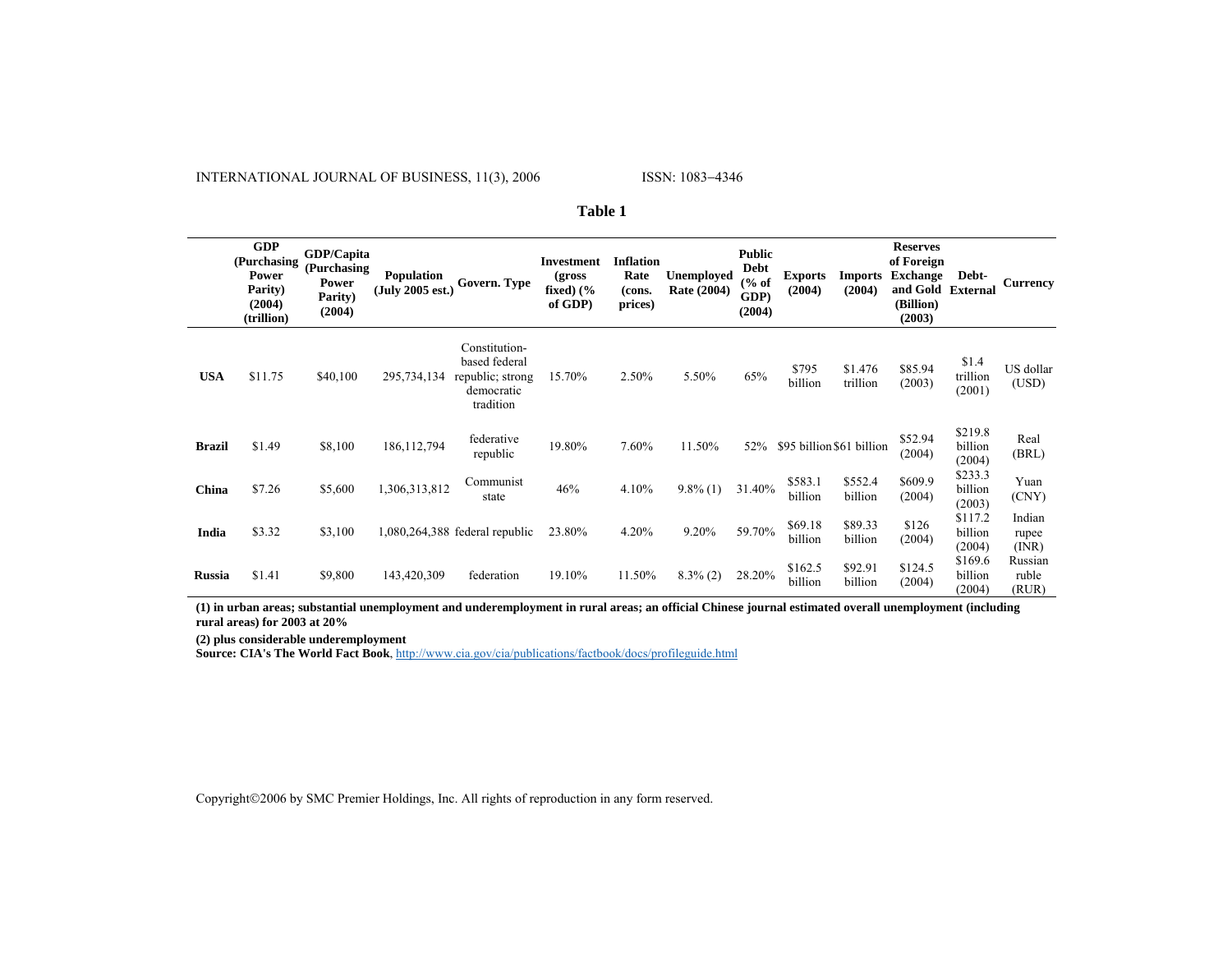Improving long-term conditions to promote growth including macroeconomic stability, political institutional development, trade and investment openness, and education is crucial to further progress.

Between the years 2000 and 2005, the BRICs contributed about 28 percent of global growth expressed in U.S. dollar terms, and 55 percent in Purchasing Power Parity (PPP) terms. The BRICs' share of global trade is currently 15 percent annually since 2001. Furthermore, trade among the BRICs has also accelerated, with intra-BRICs trade now nearly 8 percent of their total trade compared with 5 percent in 2000. There has been a sharp increase in Brazilian trade with China and Chinese investment commitments in Brazil. India has exported intellectual property to Brazil and Brazil has greatly increased exportation of its agricultural products to India.

As of the year 2005, the BRICs have 30 percent of world reserves. China is the dominant contributor, but Russia, India and Brazil have all accumulated substantial reserves as well. The share of the BRICs as a destination for global Foreign Direct Investment (FDI) continues to rise; in 2005, the BRICs' FDI was 15 percent of net global FDI, nearly three times higher than in the year 2000. More striking is that the BRICs' FDI *outflows* have picked up to more than 3 percent of the global total in 2005, a six-fold increase since 2000.

Yet these economies are evolving on different time paths and instituting different policies. One can hardly compare the shock therapy treatment of the former Soviet Economy to the gradual path China has undertaken. The question of which policies are best suited to these and other economies are left to future historians. However, at this point one can only note that for example in 1978, the year the U.S. established formal diplomatic relations with China, Chinese per capita income was 15 percent of that of the former Soviet Union. By 2004 it was 57 percent of its level (see Table 1).

The synergies between economic well-being, sustainability, macroeconomic fundamentals on the one hand and the well-functioning of a country's financial markets in general and the stock markets in particular are still an open question. Further research is needed to disentangle the effects of specific institutional channels on growth and to understand the impact of institutional change on growth. 3 Glaeser, La Porta, Lopez-de-Silanes, and Shleifer (2004) revisit the debate over whether political institutions cause economic growth, or whether, alternatively, growth and human capital accumulation lead to institutional improvement (See Chow, 2006, Perkins, 2006 in this issue and Levine, 2001). They find that most indicators of institutional quality used to establish the proposition that institutions cause growth are constructed to be conceptually unsuitable for that purpose. Furthermore, some of the instrumental variable techniques used in the literature are found to be flawed. Basic OLS results, as well as a variety of additional evidence, suggest that (a) human capital is a more basic source of growth than are the institutions, (b) poor countries rise out of poverty through good policies, often pursued by dictators, and (c) these countries can only improve their political institutions once political and economic stability has been achieved.

Several studies are devoted to the issue of whether financial development affects growth. 4 For example, Greenwood and Jovanovic (1990), and Atje and Jovanovic (1993) find it surprising that more countries are not developing their stock markets as quickly as they can as a means of speeding up their economic development. Beck and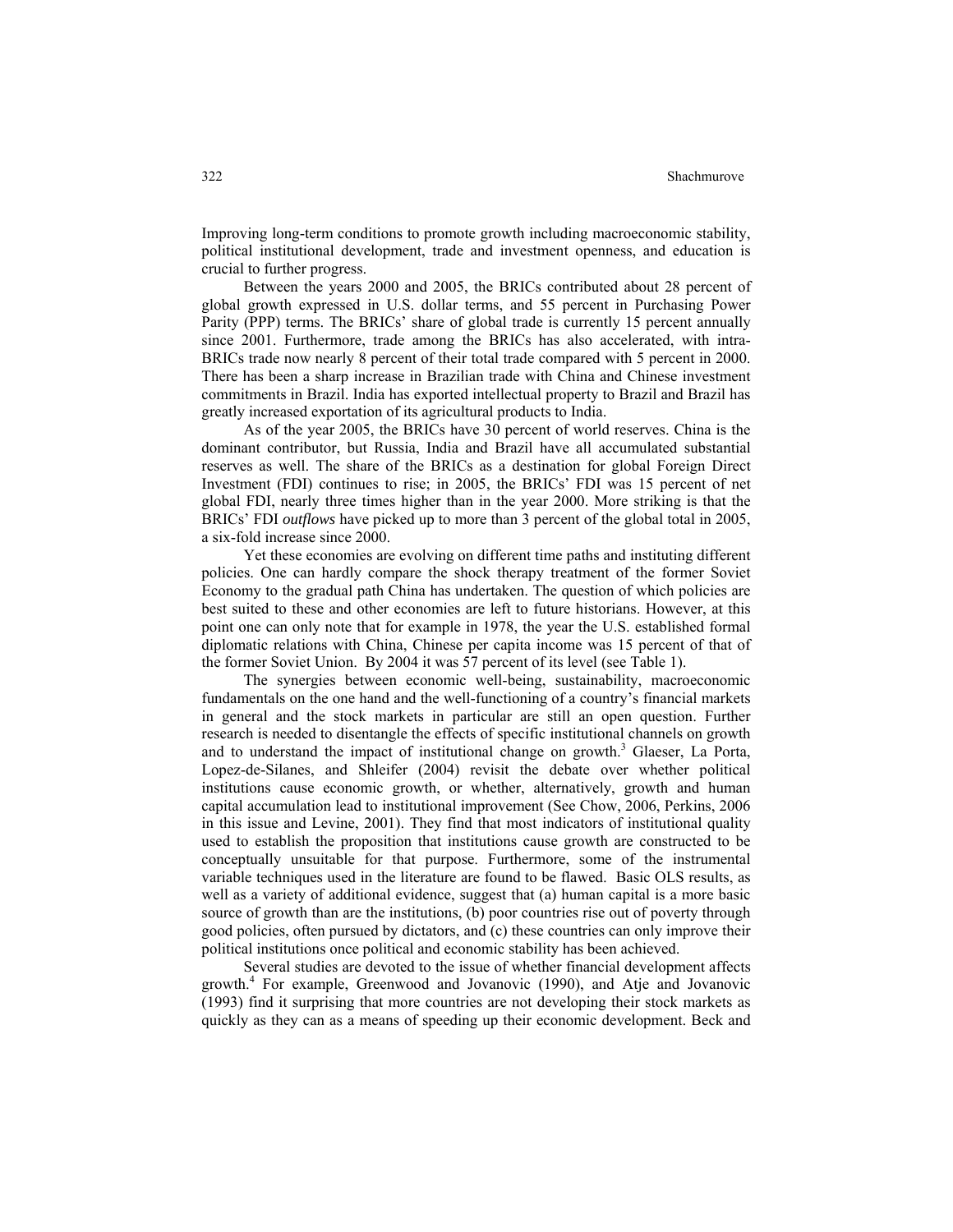Levine (2004) investigate the impact of stock markets and banks on economic growth using a panel data set for the period 1976-1998 and applying recent generalizedmethod-of-moments techniques developed for dynamic panels. On balance, they find that stock markets and banks positively influence economic growth and these findings are not due to potential biases induced by simultaneity, omitted variables or unobserved country-specific effects. 5

La Porta, Lopez-de-Silanes, Shleifer, and Vishny (1997) show that countries with poorer investor protections, measured by both the character of legal rules and the quality of law enforcement have smaller and narrower capital markets. These findings apply to both equity and debt markets. The same authors find evidence supporting the claim that diversified shareholders are unlikely to be important in countries that fail to protect their rights (La Porta, Lopez-de-Silanes, Shleifer, and Vishny, 1998). The book edited by Demirguc-Kunt and Levine (2001) presents essays which dissect the relationship between financial structure—the degree to which a country has a bankbased or market-based financial system—and long-run economic growth using a broad cross-section of countries. Papers address the cross-country comparisons of bank-based and market-based financial systems; a corporate finance perspective on whether financial structure matters for economic growth.

The remainder of the paper is organized as follows: Section II gives a brief review of the literature; Section III presents the Vector Auto-Regression Model; Section IV describes the data; and Sections V through VII present the empirical results. Section V presents some diagnostic statistics for the lag structure and residuals tests. Section VI reports the result of the impulse response functions, and Section VII discusses the variance decomposition analysis. Section VIII provides a brief conclusion.

## **II. A BRIEF LITERATURE REVIEW**

There has been much research relating to the dynamic linkages among stock markets especially in the Asian, Asian-Pacific, European, and North American regions of the world. Koch and Koch (1991) explore how these linkages between the daily rates of return of eight national stock indexes have developed over a 30 year period. These eight indices include those of Japan, Australia, Hong Kong, Singapore, Switzerland, West Germany, the United Kingdom, and the United States. The authors look at lead and lag correlations for the years 1972, 1980, and 1987 and find that due to very little indication of lagged responses across these markets beyond a twenty-four hour period, the international markets display a high level of efficiency. While Koch and Koch's study focuses on regions all over the world, Masih and Masih (2004) investigate the dynamic linkages of five European stock market indices including Italy, France, Germany, the Netherlands, and the United Kingdom. They pay attention specifically to the lead-lag correlations around the period of the 1987's stock market crash and conclude that lead-lag relationships changed considerably over the post-crash sample.

Fernandez-Izquierdo and Lafuente (2004) investigate the relationships between international stock market volatility during the Asian crisis within 12 stock exchanges including Argentina, Chile, Germany, Hong Kong, Italy, Japan, Mexico, Singapore, South Korea, Spain, United Kingdom, and the United States. They find that substantial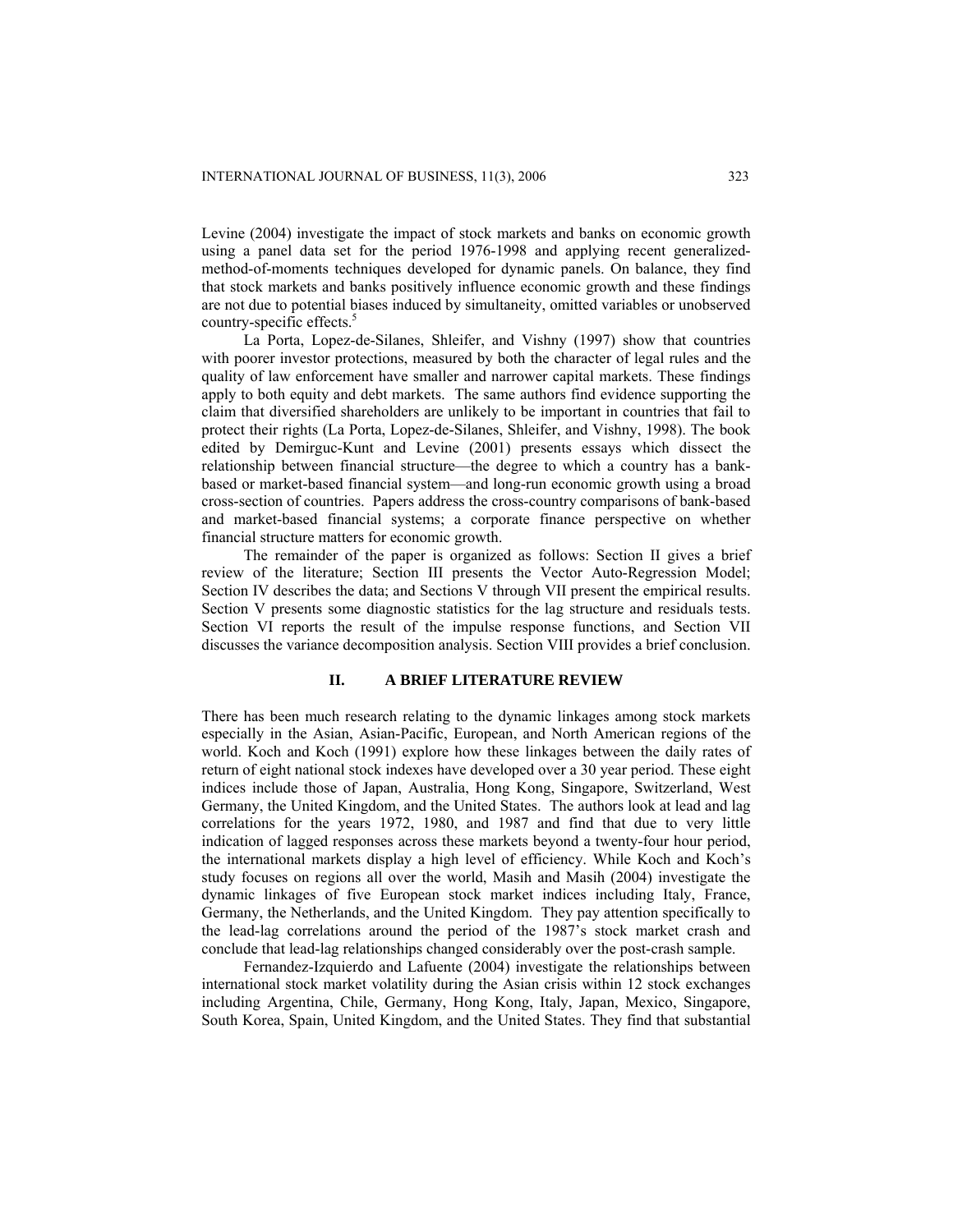leverage effects are due to foreign negative shocks in addition to negative shocks in the market area itself. Hassan and Naka (1996) investigate the dynamic linkages between Japanese, United States, United Kingdom and German stock market indices using daily data for the period April 1, 1984 to May 31, 1991. Both short-run and long-run intermarket relationships among these four stock markets are studied. Significant evidence shows that both short-run and long-run relationships exist among these four stock market indices. The U.S. stock market leads all other markets in the long-run in all periods and leads other stock markets in short-run in the pre and post October 1987 crash. Hassan and Naka (1996) determine that the presence of a long-run co-integrating equilibrium relationship among the four stock market indices signifies that there could be only a minimal role of international diversification for investors with long holding periods. However, because the other indices are not cointegrated with each other, international portfolio diversification may be the result in the long-run. Hassan and Naka (1996) conclude that these conflicting results can not be utilized to provide conclusive evidence on the efficiency of the international stock market.

There has similarly been an increased focus on the dynamic linkages among Asian emerging stock markets especially those of Malaysia and Thailand. In an earlier study, Masih and Masih (1999) support the common view of the leadership of the U.S. stock market over both the short-term and long-term and the existence of an important short and long-term relationship between the emerging Asian markets and the established OECD markets. They find that the stock market fluctuations within these Asian markets are determined mainly by their regional markets, as compared with more advanced markets. Baharumshah, Sarmidi, and Tan (2003) also explore the short-term and long-term dynamic linkages within Asian Markets by focusing on Malaysia, Thailand, Taiwan, and South Korea and exploring the influence of financial reforms and the Asian financial crisis on these four markets. They used three time periods to divide their sample: pre-liberalization (1988-91), post-liberalization (1992-96) and post-crisis (1997-99). Like Masih and Masih (1999), Baharumshah, Sarmidi, and Tan (2003) find significant relationships between Asian markets and world capital markets which especially held true in the post-liberalization era. These increased intercorrelations have been further intensified since the beginning of the Asian crisis. Also, due to the Asian crisis, Malaysia and Thailand are evermore interconnected with South Korea and Taiwan in the post-crash period.

Many financial economists have also studied trends within specific emerging market Asian countries. Elyasiani, Perera, and Puri (1998) study the dynamic linkages between the Sri Lankan market and the markets of its major trading partners: Taiwan, Singapore, Japan, South Korea, Hong Kong, India, and the United States. Using the vector auto-regression (VAR) technique, they discover a lack of interdependence between the Sri Lankan markets and those of its major trade partners. Elyasiani, Perera, and Puri (2004) attribute this lack of correlation to small capitalization, lack of liquidity, high concentration in blue chips, and unilateral investment barriers that burden the Sri Lankan investors. Chong, Tan, and Baharumshah, (2001) study the relationships between the Kuala Lumpur Stock Exchange stock prices, macroeconomic fundamentals, and economic growth in Malaysia before the Asian crisis in 1997. As expected, they conclude that macroeconomic fundamentals are vital in determining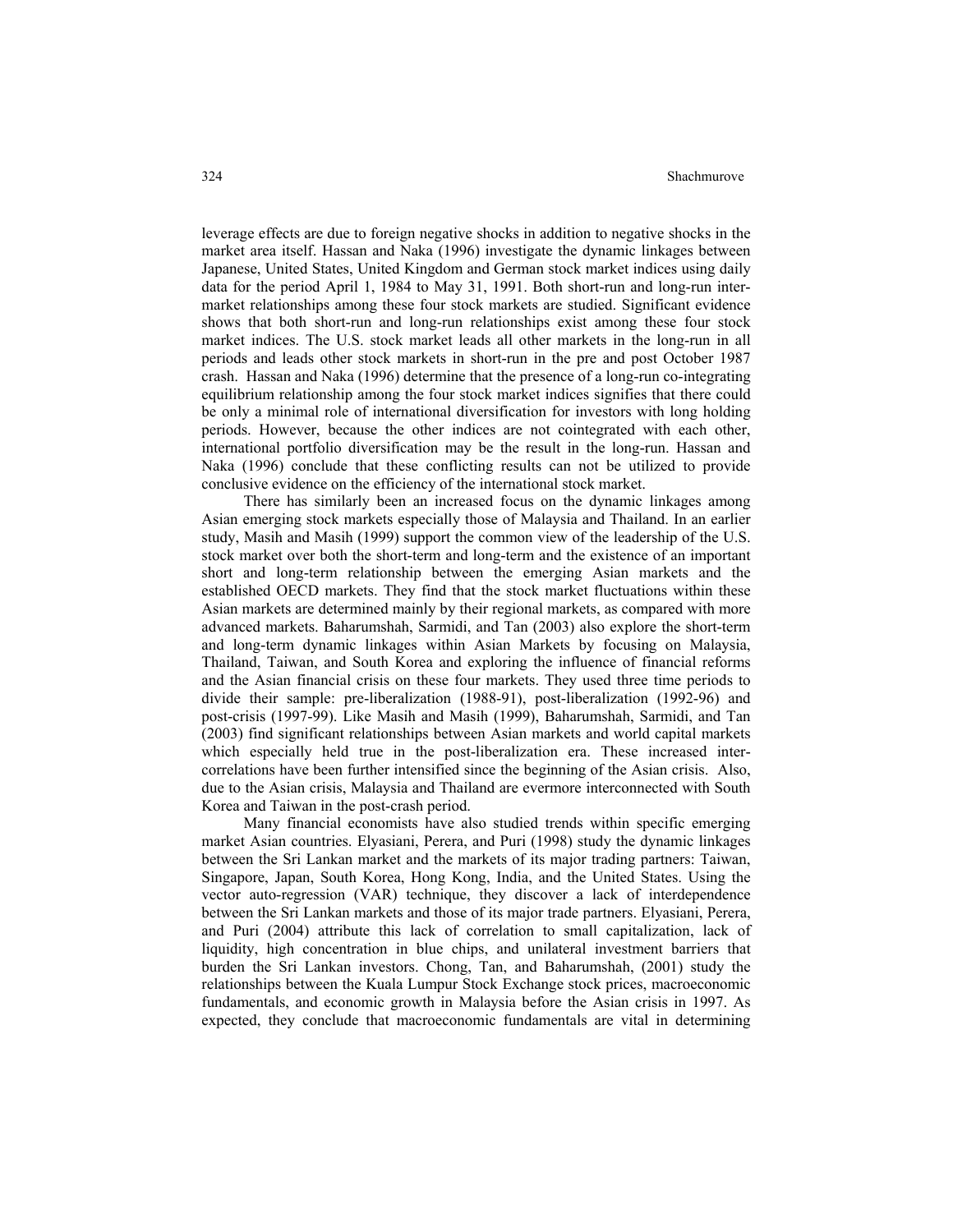movements in both short-run and long-run stock prices. Thus, a strong, wellfunctioning stock market is important in promoting a country's economic growth. Ibrahim and Aziz (2003) also analyze the dynamic linkages within Malaysian markets and specifically map out the relationship between stock prices and macroeconomic variables such as the exchange rate and the money supply using VAR and cointegration techniques.

Other studies of dynamic linkages have involved direct comparisons between two or more specific indices. Lai, Lai and Fang (1993) explore the correlation between the New York and Tokyo stock markets using daily index data and state that the two stock markets display both short and long-term feedback relationships. Their analysis suggests that the New York and Tokyo stock markets have become increasingly interdependent over time, especially after the stock market crash of 1987. Shamsuddin and Kim (2003) examined the Australian stock market and analyzed the incorporation of Australian market with the United States and Japan, its two primary trading partners. The results show that prior to the Asian crisis, there was a stable long-run relationship between the Australian, U.S., and Japanese equity markets. However, this relationship vanished in the post-Asian crisis period. While the U.S. influence on the Australian market diminished, Japan's impact remained at a moderate level.

Shachmurove (2005) examines the relationship among the stock markets of the United States and Middle Eastern countries of Egypt, Israel, Jordan, Lebanon, Morocco, Oman, and Turkey. His analysis demonstrates how a shock in one of these markets can be diffused to the others. The results show that the dynamic linkages among these stock markets are fairly insignificant. Cheng and Glascock (2005) investigate the dynamic linkages among the three stock markets of the Greater China Economic Area (GCEA), namely Mainland China, Hong Kong, and Taiwan and the developed stock markets of Japan and the United States. They find small nonlinear relationships between the GCEA markets, but there exists no co-integration with either the U.S. or Japan. However, the U.S. market has greater impact on the GCEA markets than the Japanese market.

The dynamic linkages between oil prices and stock market returns have also been investigated. A recent example, Ciner (2001), examines the dynamic linkages between oil prices and the stock market. Previous studies conclude that daily future-oil price changes and the S&P 500 stock index movements are not linked. Ciner (2001) notes that this result is probably due to the fact that only linear linkages have been studied and that using nonlinear causality tests provide evidence that oil shocks affect stock index returns. In a later study, Maghyereh (2004) investigates the dynamic linkages among crude oil price shocks and stock market returns in 22 emerging market economies and utilizes daily data spanning over six years from January 1998 to the end of April 2004. Using vector auto-regression (VAR) analysis, Maghyeraeh (2004) finds that oil shocks have no substantial influence on stock index returns in emerging economies. The findings also indicate that stock market returns in these economies do not necessarily imply shocks in the crude oil market.

The current paper is the first to study the simultaneous dynamic interrelations among the stock markets of the United States and of the four Emerging Tigers of the twenty-first century, namely Brazil, China, India, and Russia.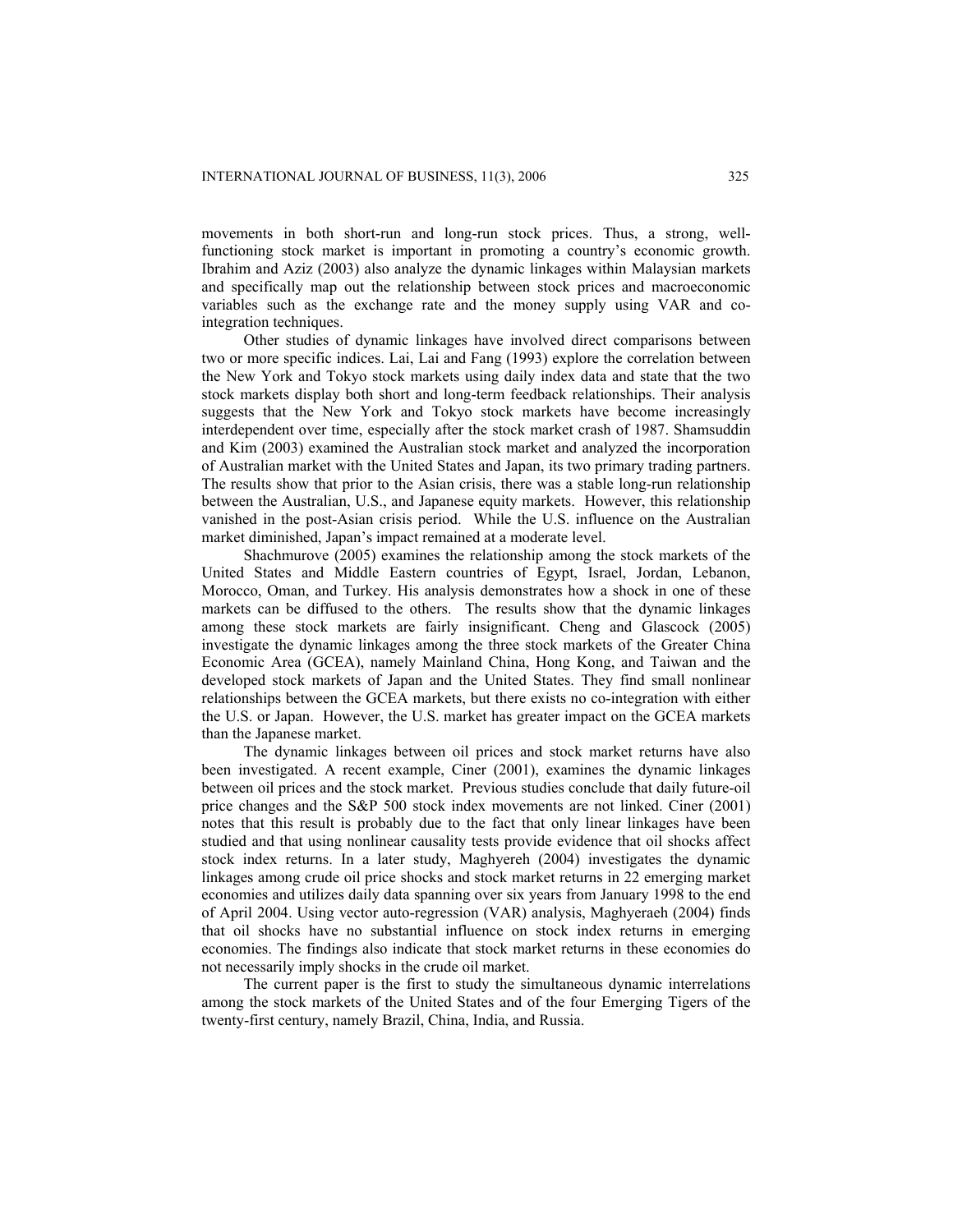# **III. THE VECTOR-AUTO-REGRESSION MODEL**

As is currently well-known, economic theory by itself is not often able to provide a dynamic specification that identifies all the dynamic interrelationships between stock market indices. This issue is further complicated due to the fact that endogenous variables appear on both sides of the estimated equation, hindering appropriate statistical inferences. These problems lead to inferences based on the non-structural approach to modeling the co-movements among several time series. See, for example, Pindyck and Rubinfeld (1998) and Sims (1972, 1980, and 1986). Sims (1980) argues that the structural models are based on unrealistic constraints being used for identification and, thus, are unreliable (see, Granger and Jeon, 2003).

The Vector Auto-regression (VAR) is used for analyzing the dynamic impact of random disturbances on the system of variables. The VAR model treats every endogenous variable in the system as a function of the lagged value of all the endogenous variables in the system of equations.

The mathematical representation of a VAR is:

$$
y_t = A_1 y_{t-1} + \dots + A_p y_{t-p} + B x_t + \varepsilon_t, \tag{1}
$$

where  $y_t$  is a *k* vector of endogenous variables,  $x_t$  is a *d* vector of exogenous variables,  $A_1, \ldots, A_p$  and B are matrices of coefficients to be estimated, and  $\varepsilon_t$  is a vector of innovations that may be contemporaneously correlated, but is uncorrelated with both its own lagged values along with all of the right-hand side variables.

Since only lagged values of the endogenous variables appear on the right-hand side of the equations, problems of simultaneity are avoided. In this case, Ordinary Least-Squares (OLS) yields consistent estimates. Moreover, even though the innovations may be contemporaneously correlated, OLS is efficient and equivalent to Generalized Least Squares (GLS) because all of the estimated equations in the system have the same right-hand side variables.

The determinant of the residual covariance (degree of freedom adjusted) is computed as:

$$
|\Omega^{\wedge}| = \det \{ [1/(T - p)] \Sigma \varepsilon^{\wedge} \varepsilon^{\wedge}{}_{t} \}
$$
 (2)

where  $p$  is the number of parameters per equation in the VAR. The unadjusted calculation ignores *p*. The log likelihood value is computed assuming a multivariate normal (Gaussian) distribution as:

$$
\pounds = -(T/2)\{k(1 + \log 2\pi) + \log |\Omega^{\wedge}|\}\tag{3}
$$

The two information criteria are computed as:

$$
AIC = -2 \pounds / T + 2n/T \tag{4}
$$

and

$$
SC = -2 \frac{f}{T} + n \log T/T,
$$
\n(5)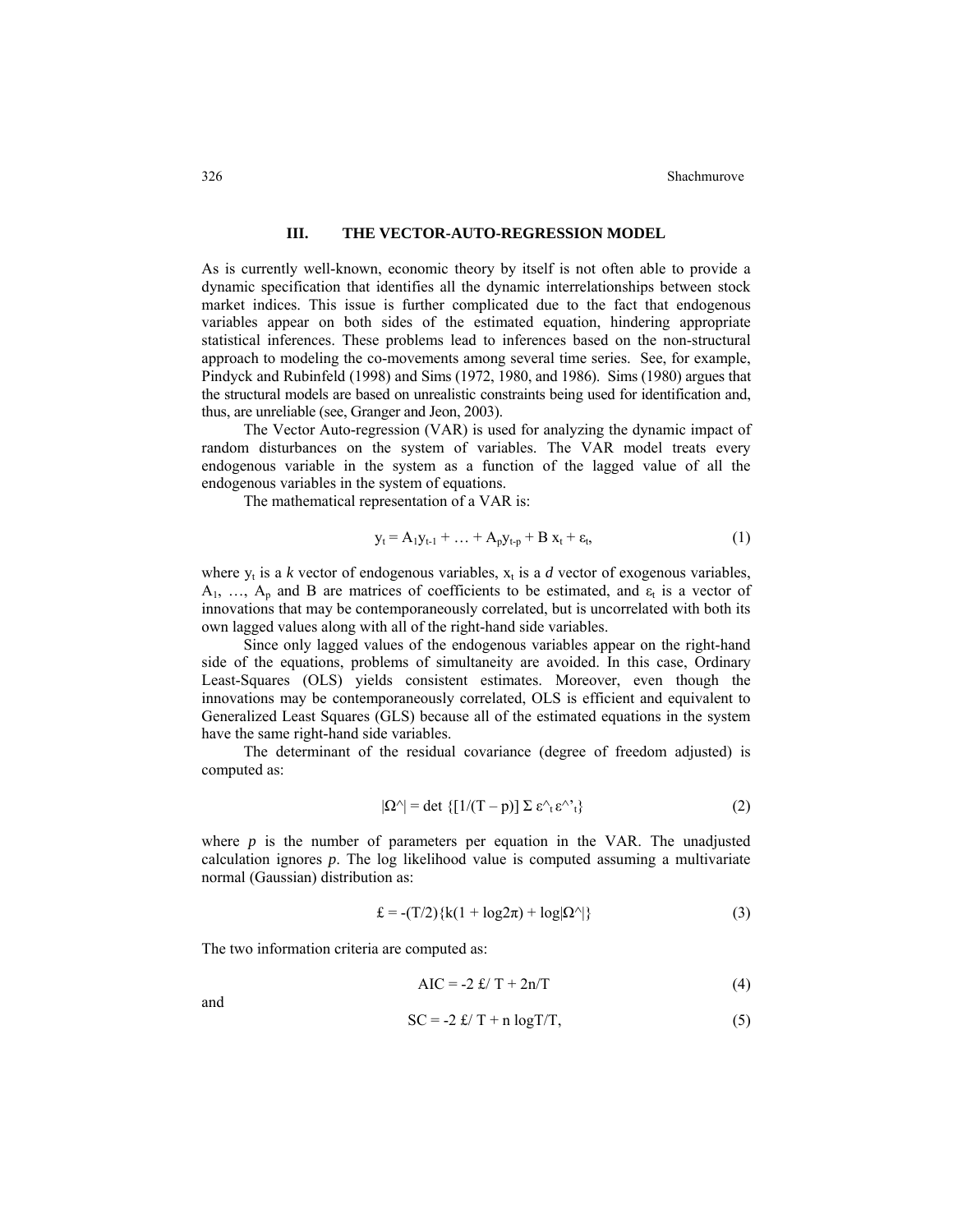where  $n = k(d + pk)$  is the total number of estimated parameters in the VAR. These information criteria are used for model selection such as determining the lag length of the VAR, with smaller values of the information criterion being preferred (see Akaike, 1973 and Schwarz, 1968). It is worth noting that some reference sources may define the AIC/SC differently, either omitting the "inessential" constant terms from the likelihood, or not dividing by T (see Grasa, 1989 and Lütkepohl, 1991).

# **IV. DESCRIPTION OF THE DATA**

The database includes daily stock market indexes of the four major emerging tigers of Brazil, China, India and Russia at closing time. In addition, in order to investigate external shocks to these stock markets, the United States' S&P 500 index is included in the analysis. The data is compiled from DataStream. The data spans from September 1, 1995 until October 14, 2005, for a total of 2,641 observations for each stock market. For each exchange, daily returns,  $r<sub>1</sub>$ , are computed as the first differences of the natural logarithms of  $P_t$ , the daily closing values of the stock indices,  $r_t = (\ln P_t - \ln P_{t-1}) * 100$ .

If one calculates the annual rates of return in the five stock markets studies in this paper for the entire period, i.e., 1995-2005, then the rate of return for the U.S. market is 7.72 percent, almost similar to the stock market return of India at 7.9 percent. The Brazilian stock market return during this period is 10.91 percent. The fast growing economy of China has annual stock return of only 4.8 percent. Only the Russian annual stock return is high at 24.73 percent. If however one looks at the returns say from January 1, 2003 until the end of the sample, where the U.S. market has 16.13 percent, the Russian annual stock market return is 59.3 percent and the Indian, 73.3 percent. Brazilian returns more than doubled at an annual return of 103.7 percent. China again provides a warning that stock market returns do not necessarily dove tail the economic growth values, where in the last two years the annual return is negative 7.33 percent. Considering the substantial risk of participating in these emerging stock markets, these volatile returns as shown in the above two examples of ten and two-year samples are not surprising. Recalling the discussion on the relationship between economic growth potential and the stock market, the above limited examples of only four emerging markets place some doubt on the synergy between economic growth and financial market development in these four markets. It does not follow from this argument that improved transparencies, rule of law, respecting human right etc. are not a necessary step towards sustainability of economic growth, especially as these economies' per capita income will increase towards western level.

#### **V. EMPIRICAL RESULTS**

#### **A. Diagnostic Statistics**

To check the suitability of the estimated VAR, various tests are performed. The constants are assumed to be the only exogenous variables in the system of equations. The results on the lag structure of the estimated VAR are reported in Section V.I. Subsection V.2 reports the test statistics of the Residual Test.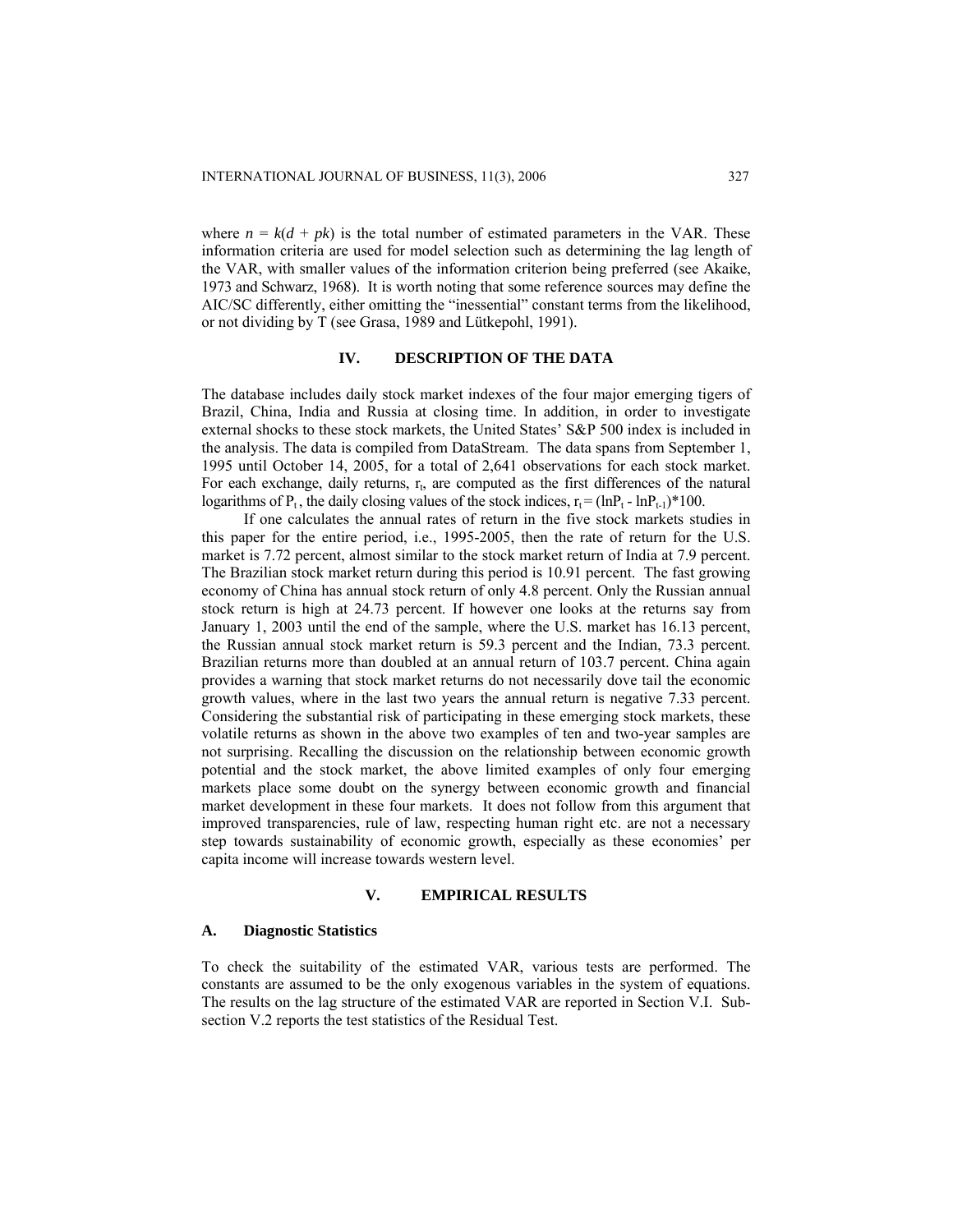328 Shachmurove

#### **A.1 Lag structure**

Some of the lag structures were conducted.

## **a. Lag exclusion tests**

For each lag in the VAR, the  $\chi^2$  Wald – statistics (Wald, 1940, 1943) for the joint significance of all exogenous variables at that lag are calculated for each equation, both separately and jointly.

#### **b. Autoregression (AR) roots**

The inverse roots of the characteristic AR polynomial are calculated. The estimated VAR is stable, or stationary, if all roots have modulus less than one and lie inside the unit circle. If the VAR is not stable, certain results, including the impulse response standard errors, are not valid. The examination of all roots reveals that no root lies outside the unit circle. Thus, the VAR satisfies the stability condition. These results are available upon request from the author.

#### **c. Lag length criteria**

Various tests for selecting the lag order of the unrestricted VAR are performed. All of these criteria are discussed in Lütkepohl, 1991, Section 4.3. The sequential modified likelihood ratio test (LR) is carried out by starting from the maximum lag and testing the hypothesis that the coefficients on lag  $\zeta$  are jointly zero using the  $\chi^2$  statistics:

$$
LR = (T - m) \{ \log |\Omega_{\zeta - 1}| - \log |\Omega_{\zeta}| \} \sim \chi^2(k^2), \tag{6}
$$

where *m* is the number of parameters per equation under the alternative. Sims' (1980) small sample modification uses  $(T - m)$  rather than T. Based on the different tests, the lag length chosen for this study is 92 lags. Each equation consists of 92 lagged values of all five stock market returns plus a constant, i.e.,  $92*5 + 1 = 461$  parameters to be estimated for each equation. Experiments with lower lag numbers show that some results are sensitive to the number of lags chosen. It appears that when studying dynamic relations among stock market returns for daily data, the number of lags required to capture the dynamic of the interrelationships is high. For example, studying different stock markets, Friedman and Shachmurove (1996, 1997) and Shachmurove (1996, 2005) found that only 25 lags are adequate to represent the dynamic character of the data. Some Portmanteau Autocorrelation tests performed based on the computation of multivariate Box-Pierce (1970) / Ljung-Box (1978) Q-Statistics for residual serial correlation show that lags of up to 203 may be necessary. 6 This issue is left for further research.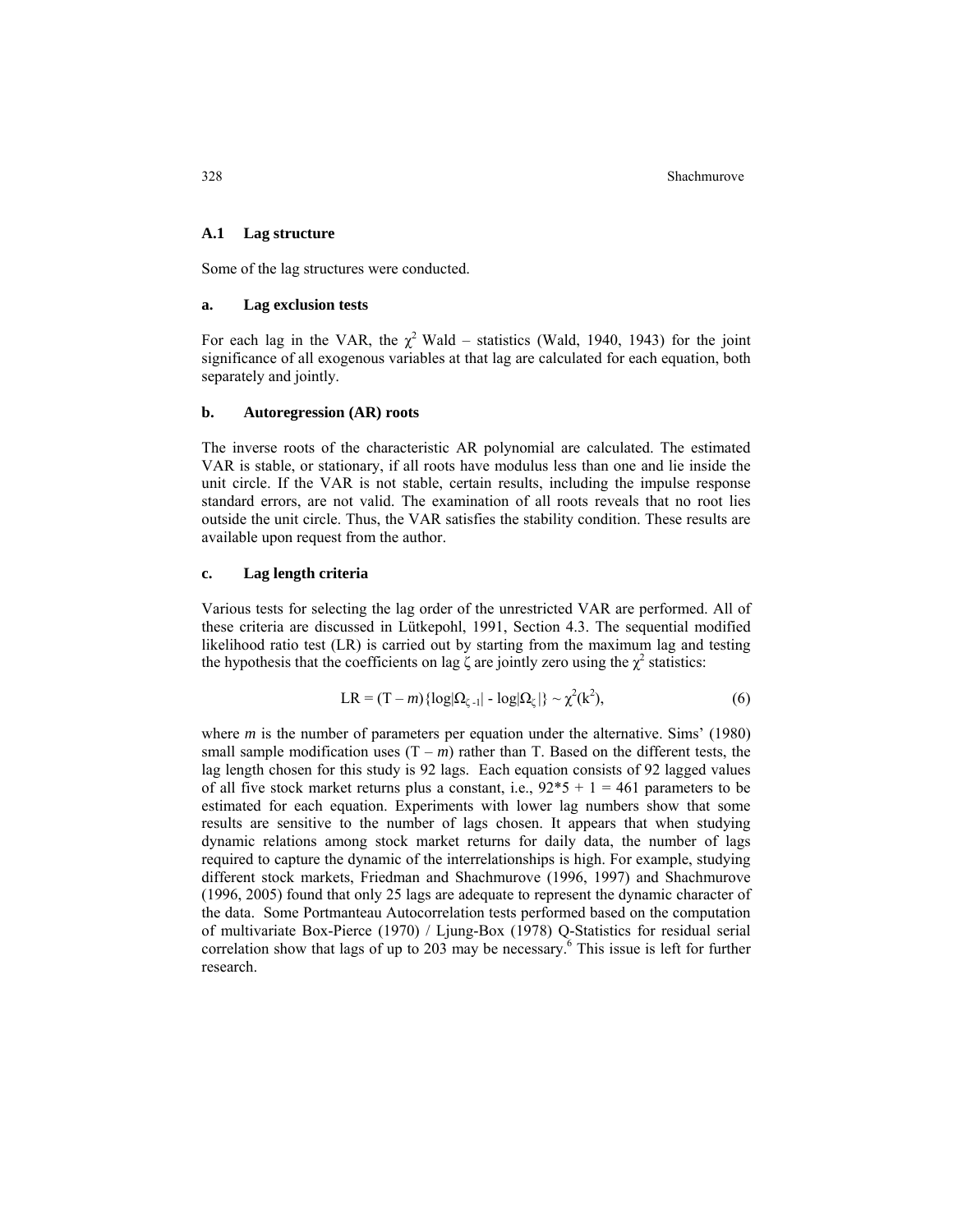#### **d. Pair-wise granger causality tests**

This section reports the test statistics for pair-wise causality tests and tests whether an endogenous variable can be treated as exogenous. For each equation of the 92-lag VAR, the output displays  $\chi^2$  Wald–statistics for the joint significance of each of the other lagged endogenous variables in that equation. The number of observation is thus 2,548. The statistics in the last row (ALL) is the  $\chi^2$  Wald statistic for joint significance of all other lagged endogenous variables in the equation. The tests indicate whether a variable, the return in the Brazilian stock market expressed in U.S. dollars for example, can help forecast the stock market return of the Chinese stock market one step ahead. It is worth noting that the Brazilian return can still affect, for example the Chinese stock return, through other equations in the system. An important advantage of this test is that it is insensitive to the order of the equations in the VAR system. It is presented alphabetically by country name, except for the U.S. which is placed first in the table.

Table 2 presents the results for the VAR Granger Causality/Block Exogeneity Wald Tests. The statistics in the last row (ALL) present the  $\chi^2$  Wald statistic that tests for joint significance of all other lagged endogenous variables in the equation. In this VAR model, the United States stock market seems to be not affected by the other four stock exchanges. This phenomenon is also true for the Chinese stock exchange, which shows no *joint* significance of all other lagged variables in the Chinese equation. All other countries' stock market returns show that jointly, the effects of other exchange rates are significant. It is clear from the table that China has pursued a different dynamic path as compared to the other potential tigers.

Table 2 also shows that the Brazilian stock returns are affected significantly by the U.S market and by both the Russian and the Indian stock exchanges, but not by the Chinese stock returns. Although it was found that jointly the Chinese stock exchange is not being affected by all other markets combined, one can still find influences by the Russian and the Brazilian stock market returns. The Indian stock exchange is affected by all markets combined as well as the Brazilian stock market. The Russian stock market returns are affected by both the U.S. and the Brazilian stock returns.

#### **A.2 Residual Tests - Correlograms**

Table 3 presents the Residual Correlation Matrix and the Residual Covariance Matrix for the five stock exchanges for the VAR system with 92 lags. Of interest is the relatively high residual correlation between the rates of return of the U.S. and Brazil (0.45), and the modest correlation between the U.S. and Russia of 0.15. Concentrating on the four future potential tigers, the highest residual correlation is between the Brazilian and the Russian markets. The residual correlations between China and those of all other markets in this study are very low. As for the residual covariance matrix, note that the variances for Brazil and Russia are high relative to the other variances. A similar pattern to the residual correlation matrix is also observed.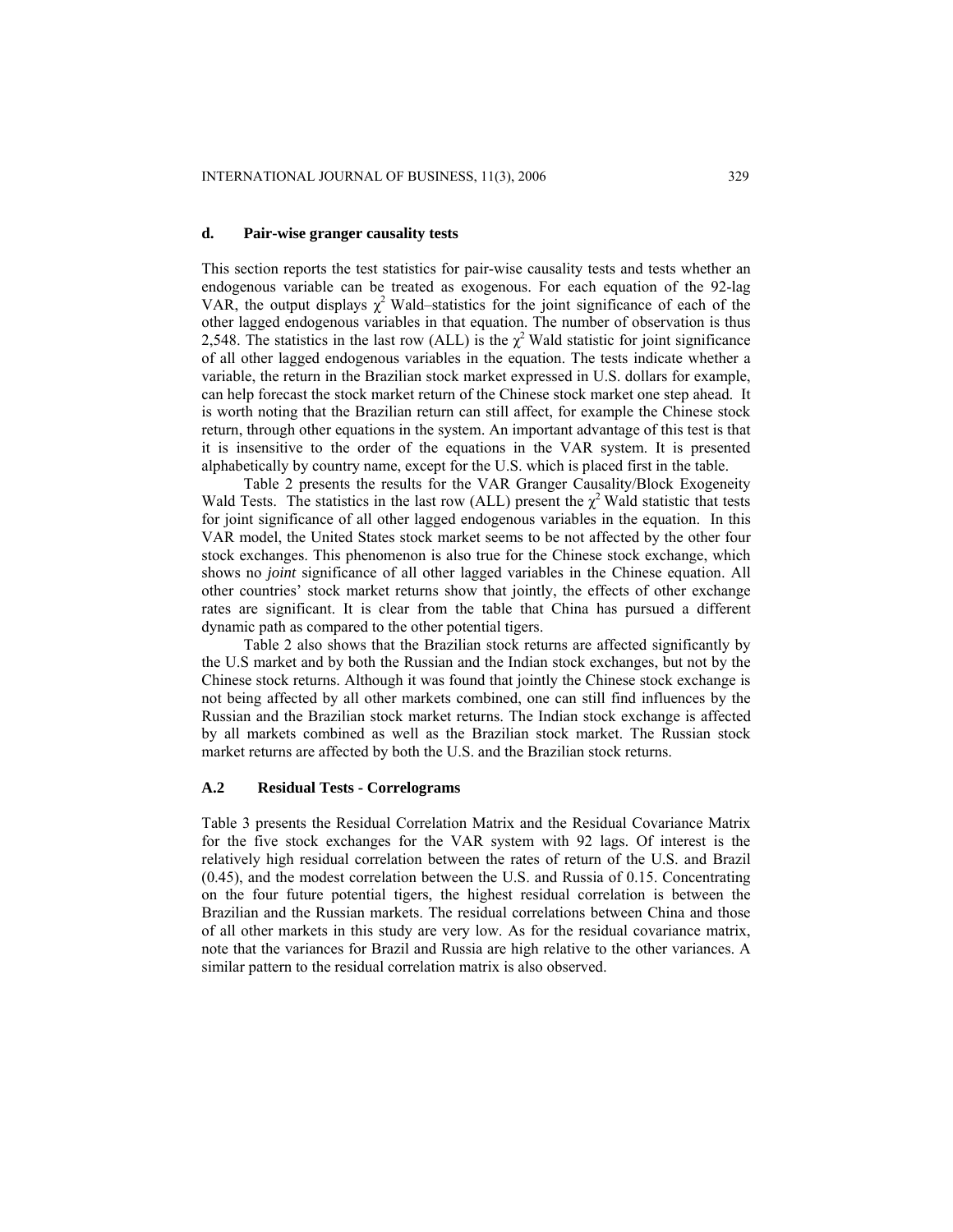| <b>Dependent Variable</b> | <b>Excluded Variables</b> | <b>Probability</b> |
|---------------------------|---------------------------|--------------------|
| RRUS500                   |                           |                    |
|                           | <b>RRBRAZIL</b>           | 0.8768             |
|                           | <b>RRCHINA</b>            | 0.8341             |
|                           | <b>RRINDIA</b>            | 0.6375             |
|                           | <b>RRRUSSIA</b>           | 0.5794             |
|                           | A11                       | 0.8667             |
| <b>RRBRAZIL</b>           |                           |                    |
|                           | <b>RRUS500</b>            | 0.0206             |
|                           | <b>RRCHINA</b>            | 0.4573             |
|                           | <b>RRINDIA</b>            | 0.0757             |
|                           | <b>RRRUSSIA</b>           | 0.0615             |
|                           | A11                       | 0.0007             |
| <b>RRCHINA</b>            |                           |                    |
|                           | <b>RRUS500</b>            | 0.3951             |
|                           | <b>RRBRAZIL</b>           | 0.0786             |
|                           | <b>RRINDIA</b>            | 0.6760             |
|                           | <b>RRRUSSIA</b>           | 0.0386             |
|                           | A11                       | 0.2240             |
| <b>RRINDIA</b>            |                           |                    |
|                           | RRUS500                   | 0.2717             |
|                           | <b>RRBRAZIL</b>           | 0.0456             |
|                           | <b>RRCHINA</b>            | 0.4330             |
|                           | <b>RRRUSSIA</b>           | 0.3402             |
|                           | A11                       | 0.0020             |
| <b>RRRUSSIA</b>           |                           |                    |
|                           | RRUS500                   | 0.0139             |
|                           | <b>RRBRAZIL</b>           | 0.0177             |
|                           | <b>RRCHINA</b>            | 0.1003             |
|                           | <b>RRINDIA</b>            | 0.2040             |
|                           | A11                       | 0.0000             |

**Table 2** VAR Granger Causality/ Block Exogeneity Wald Tests, 92 Lags Sample: 9/1/199510/14/2005

**Table 3**

|                 | RRUS500 | <b>RRBRAZIL</b> | <b>RRCHINA</b> | <b>RRINDIA</b> | <b>RRRUSSIA</b> |
|-----------------|---------|-----------------|----------------|----------------|-----------------|
| RRUS500         | 1.00    | 0.45            | $-0.02$        | 0.04           | 0.15            |
| <b>RRBRAZIL</b> | 0.45    | $1.00\,$        | 0.00           | 0.04           | 0.19            |
| <b>RRCHINA</b>  | $-0.02$ | 0.00            | 1.00           | 0.03           | $-0.01$         |
| <b>RRINDIA</b>  | 0.04    | 0.04            | 0.03           | 1.00           | 0.09            |
| <b>RRRUSSIA</b> | 0.15    | 0.19            | $-0.01$        | 0.09           | 0.00            |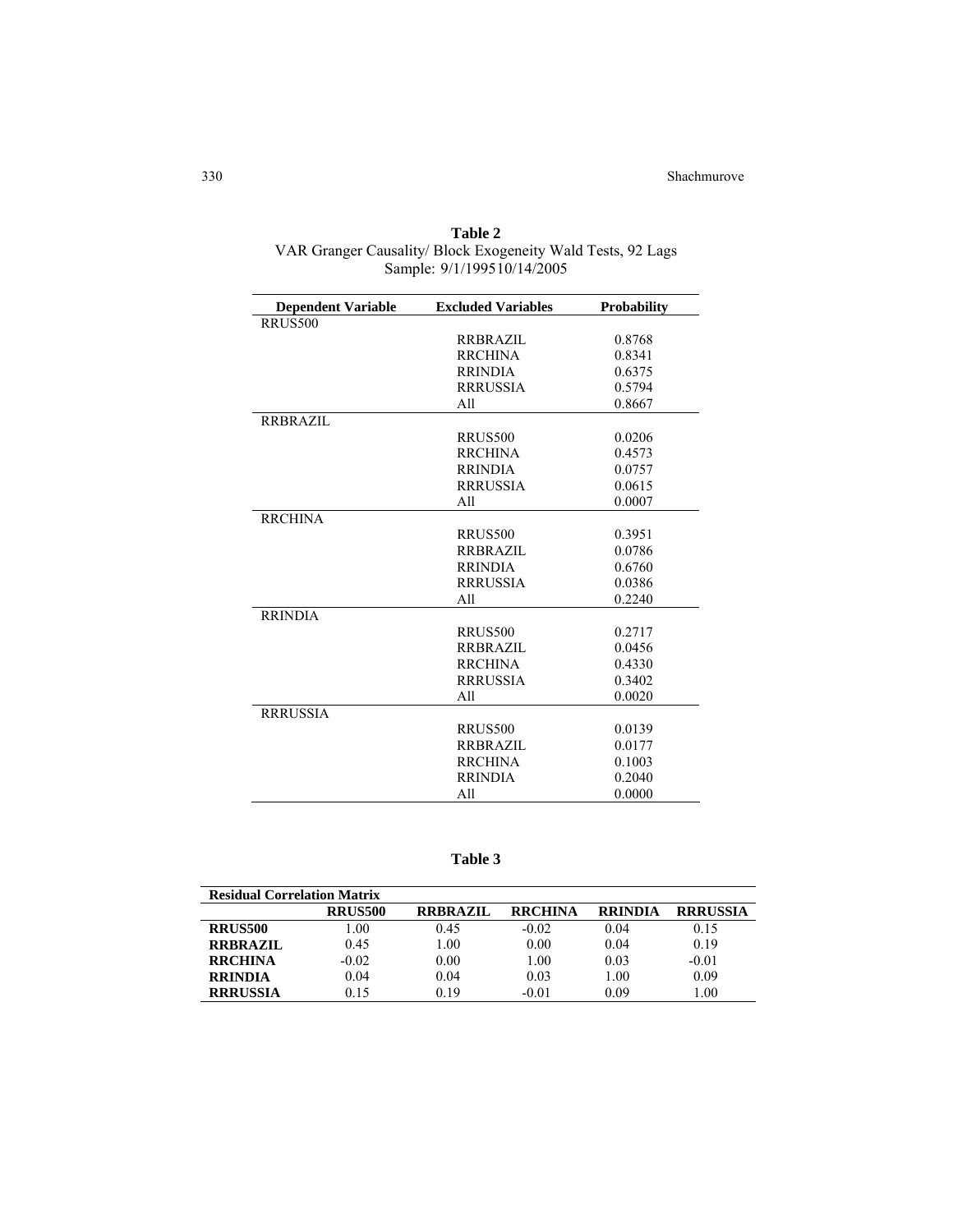| Table 3 (continued)               |                |                 |                |                |                 |  |  |  |  |  |
|-----------------------------------|----------------|-----------------|----------------|----------------|-----------------|--|--|--|--|--|
| <b>Residual Covariance Matrix</b> |                |                 |                |                |                 |  |  |  |  |  |
|                                   | <b>RRUS500</b> | <b>RRBRAZIL</b> | <b>RRCHINA</b> | <b>RRINDIA</b> | <b>RRRUSSIA</b> |  |  |  |  |  |
| <b>RRUS500</b>                    | 1.29           | 1.27            | $-0.04$        | 0.07           | 0.47            |  |  |  |  |  |
| <b>RRBRAZIL</b>                   | 127            | 6.19            | $-0.02$        | 0.16           | 1.30            |  |  |  |  |  |
| <b>RRCHINA</b>                    | $-0.04$        | $-0.02$         | 2.52           | 0.08           | $-0.03$         |  |  |  |  |  |
| <b>RRINDIA</b>                    | 0.07           | 0.16            | 0.08           | 2.51           | 0.39            |  |  |  |  |  |
| <b>RRRUSSIA</b>                   | 0.47           | 1.30            | $-0.03$        | 0.39           | 7.65            |  |  |  |  |  |

#### **VI. IMPULSE RESPONSES**

In general, a shock to the Chinese stock exchange returns not only directly affects its own Chinese returns, but is also transmitted to all of the other endogenous stock returns of the different countries through the dynamic lagged structure of the VAR. The impulse response function traces the effect of a one-time shock to one of the innovations on current and future values of the endogenous exchange rates, assuming the estimated VAR model is correct. For this section, the order of the VAR is USA, Russia, Brazil, China, and India.

If the innovations  $\varepsilon_t$  are contemporaneously uncorrelated, interpretation of the impulse response is as follows: The i-th innovation  $\varepsilon_{i,t}$  is simply a shock to the i-th endogenous variable  $y_{i,t}$ . However, innovations are generally correlated, and may be viewed as having a common component which cannot be associated with a specific variable. In order to interpret the impulses, it is common to apply a transformation P to the innovations so that they become uncorrelated, i.e.,

$$
v_t = P \varepsilon_t \sim (0, D), \tag{7}
$$

where D is a *diagonal* covariance matrix.

The results are presented in Figures 1–4. Figure 1 and Figure 2 show the impulse responses, 100 periods ahead. Figure 1 presents the multiple graphs. The figure plots the response to Cholesky (with degree of freedom adjusted) with one standard deviation innovations and a band of plus/minus two standard deviations for 100 periods ahead. The response standard errors are calculated (asymptotically) analytically. Figure 2 presents the combined figure, for 100 periods ahead. For stationary VARs, the impulse responses should die out to zero. Figures 1 and Figure 2 confirm that this is indeed the case for the VAR studied in this paper.

Figures 3 and 4 present the *accumulated* impulse responses for 100 periods where the response standard errors are computed using 100 Monte Carlo simulations. Figure 3 displays multiple figures of the accumulated response to Cholesky One Standard Deviation (S.D.) Innovations, together with plus/minus two standard deviation bands around the S.D. Figure 4 plots the combined figures of accumulated response. For stationary VARs, the accumulated impulse responses should asymptote to some non-zero constant. These are the cases in all the displays of Figures 3 and 4.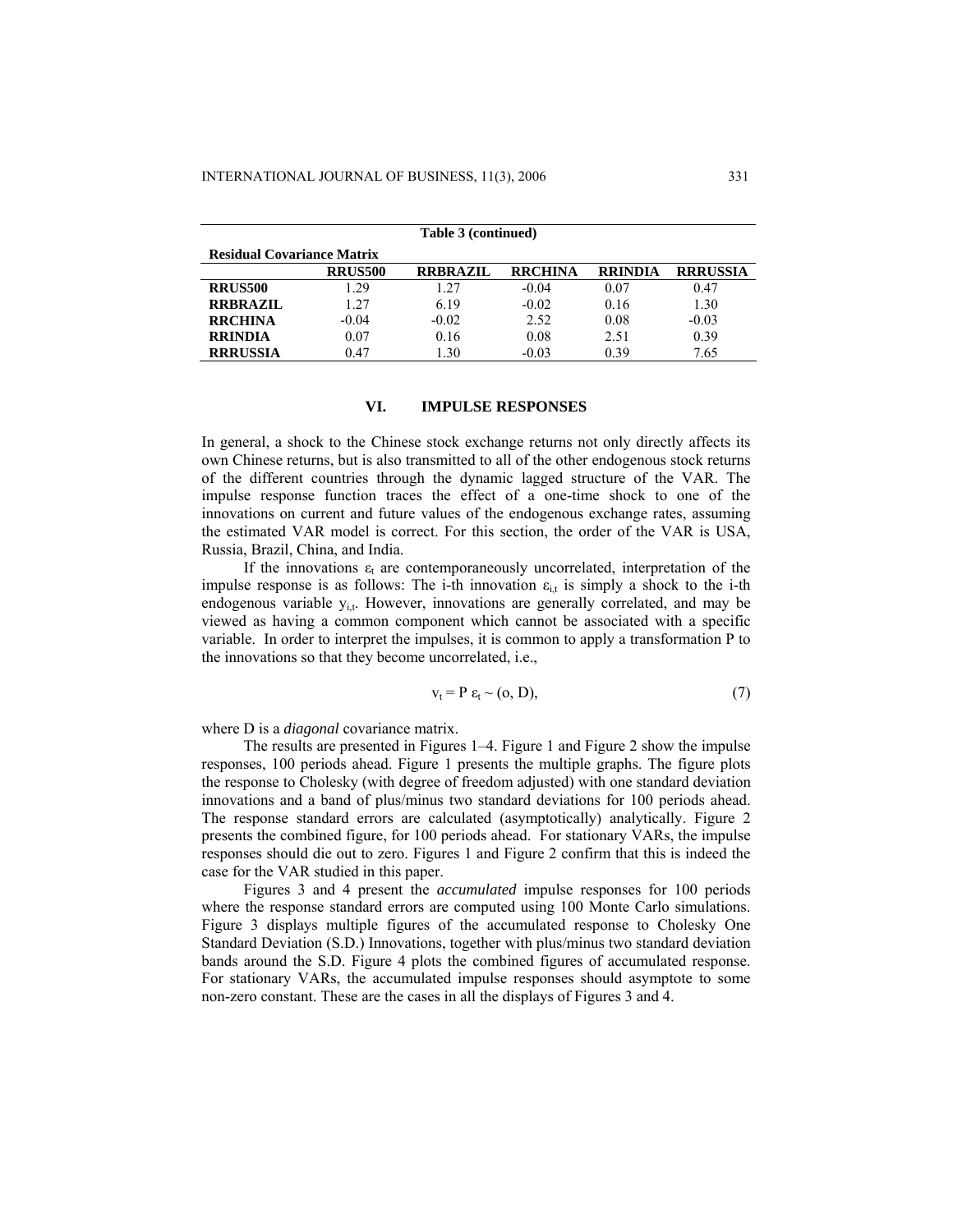# **Figure 1**

Response to Cholesky (degree of freedom adjusted) one standard deviation innovations with  $\pm$  2 standard deviations. The order of the VAR is USA, Russia, Brazil, China and India, 100-period ahead. The response standard errors are calculated asymptotically analytically.

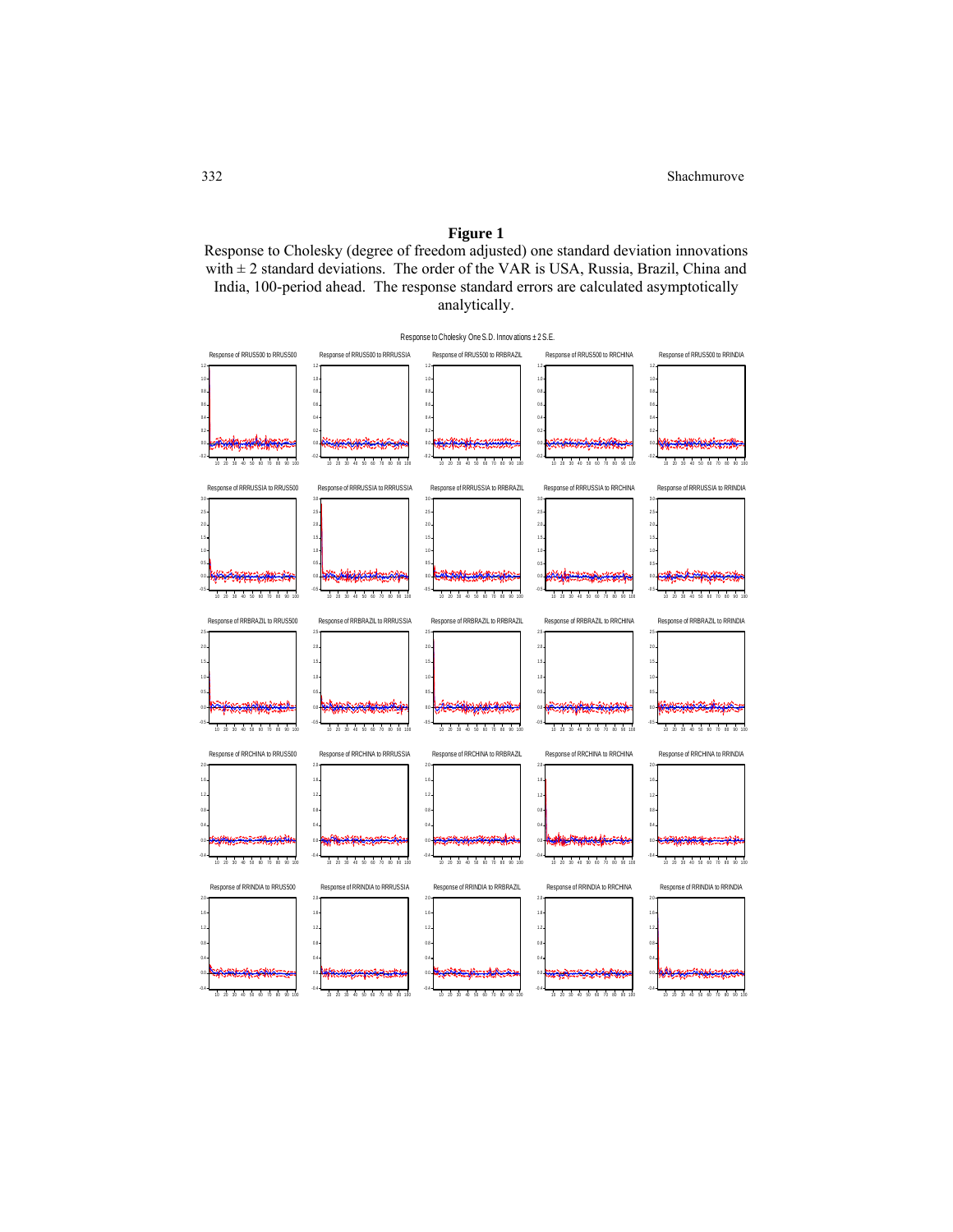**Figure 2**  Combined figure, the order of the VAR is USA, Russia, Brazil, China and India, 100 period ahead







Response of RRCHINA to Cholesky



| <b>RRUS500</b>  | <b>RRCHINA</b> |
|-----------------|----------------|
| <b>RRRUSSIA</b> | RRINDIA        |
| RRBRAZIL        |                |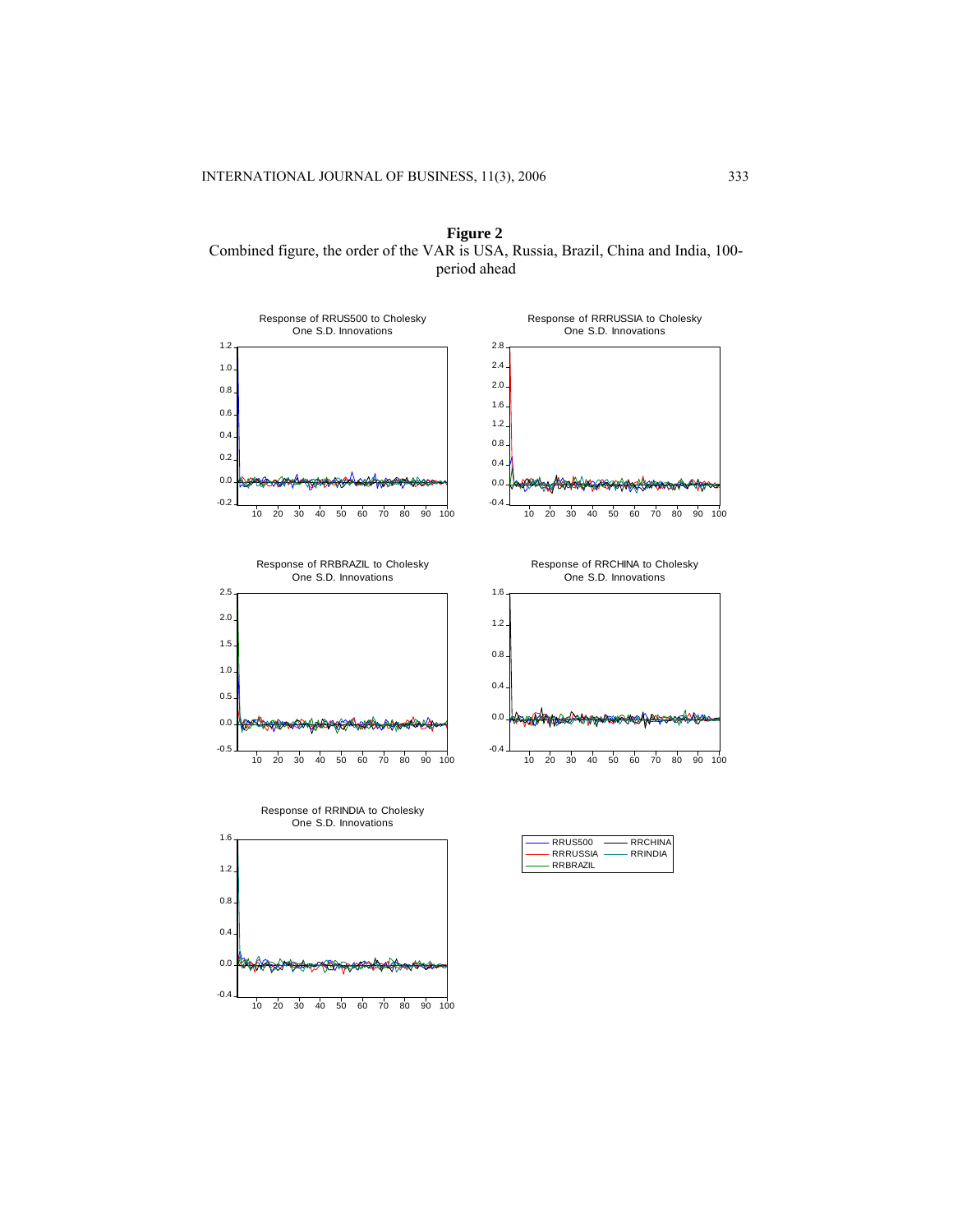# **Figure 3**

Multiple figures of accumulated response to Cholesky one standard deviation innovations  $\pm 2$  s.d. The response standard errors are computed using 100 Monte Carlo simulations, for 100 periods.

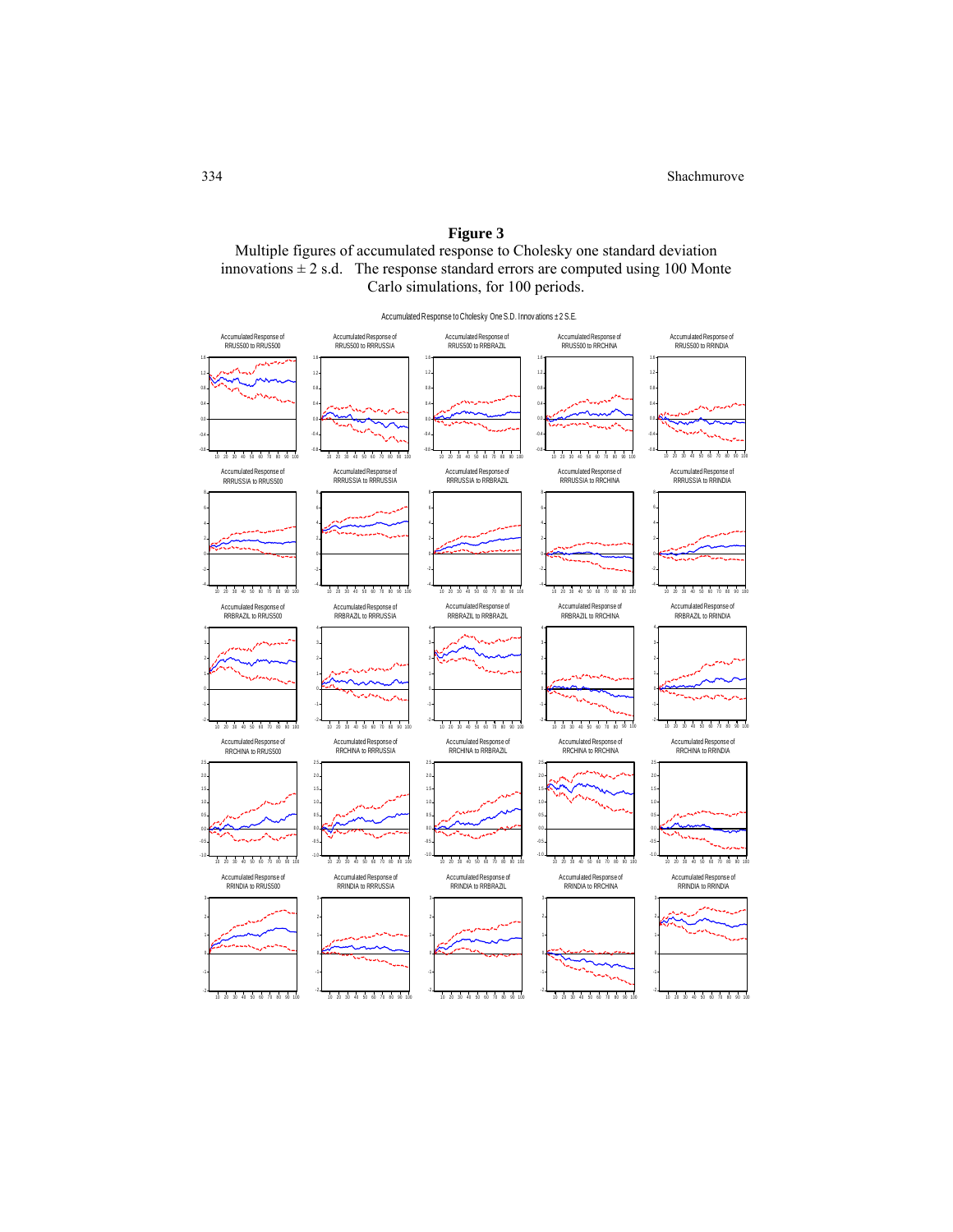**Figure 4**  Combined figures of accumulated response to Cholesky one standard deviation innovations  $\pm 2$  s.d. The response standard errors are computed using Monte Carlo 100 simulation.



Accumulated Response of RRRUSSIA to Cholesky One S.D. Innovations



Accumulated Response of RRBRAZIL to Cholesky One S.D. Innovations



Accumulated Response of RRCHINA to Cholesky One S.D. Innovations



Accumulated Response of RRINDIA to Cholesky One S.D. Innovations



| <b>RRUS500</b>  | <b>RRCHINA</b> |
|-----------------|----------------|
| <b>RRRUSSIA</b> | <b>RRINDIA</b> |
| RRBRAZIL        |                |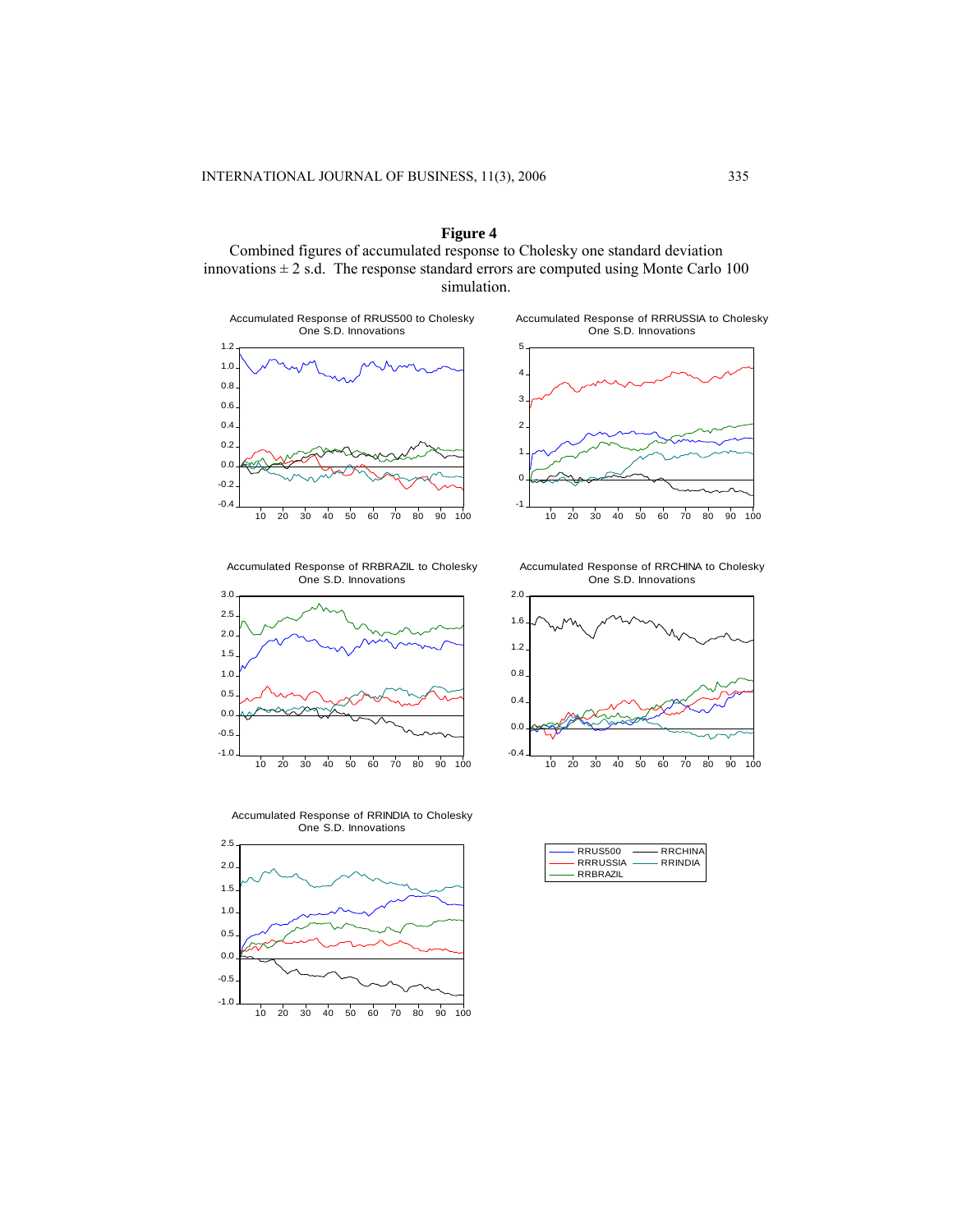# **VII. VARIANCE DECOMPOSITION**

Whereas the impulse response functions trace the effect of a shock on the returns of one stock market to the returns of other stock markets in the VAR model, the variance decomposition separates the variation in the returns of one stock market into the component shocks to the VAR. In this way, the variance decomposition provides information about the relative importance of each random innovation in affecting the stock market returns present in the VAR.

Table 4 displays a separate variance-decomposition for each stock market. The second column, labeled "S.E.", contains the forecast error of the variable at the given forecast horizon. The source of this forecast error is the variation in the current and future values of the innovations to each stock market returns in the VAR. The remaining columns give the percentage of the forecast variance due to each innovation, with each row adding up to 100 percent. The last column, labeled "AOM" displays the percentage of All Other Markets combined. Note that the impulse responses and the variance decomposition based on the Cholesky factor can change dramatically if the ordering of the variables in the VAR is altered.

Table 4 presents the results. To save space, the results in the table are given only for 5, 10, 20, 30 step-ahead forecasts up to 100 periods ahead. The discussion below is limited to the 100 period forecast ahead. The VAR model is ordered after taking into account the different time zones which these markets operate in and by the GDP per capita. This criterion leads to the following ordering: the U.S., Russia, Brazil, China, and India. Table 4 shows that although the United States stock market is ordered first in the Cholesky decomposition, after 100 periods, about 12 percent in the innovations originated in the United States are affected by markets outside of the United States itself. The Russian stock market explains about 80 percent of its own innovation. It is being affected by the U.S. market by about 8.5 percent. The effects of the other emerging stock markets are small, about 4 percent each. In contrast, the Brazilian stock market returns show that this market is greatly affected by the other markets; it explains only about 67 percent of its own innovation. This market is the most open to foreign effects compared to all other markets in the study. However, most of the weight is due to the U.S market (about 21 percent) and, to a lesser extent, the Russian market (5.7 percent). The Chinese stock market explains about 86 percent of its own innovation. However, none of the other markets in this study affect more that 3 to 4 percent of the innovations. The Indian market is affected by about five percent from each of the U.S. and the Brazilian Stock exchanges. The main conclusion drawn from Table 4 is that all markets are affected by outside markets. Furthermore, only the Brazilian market is affected to a large extent by the other markets; in particular, by those of the United States and Russia. One may note that the Chinese and Indian stock markets are less affected relative to those of Russia and Brazil.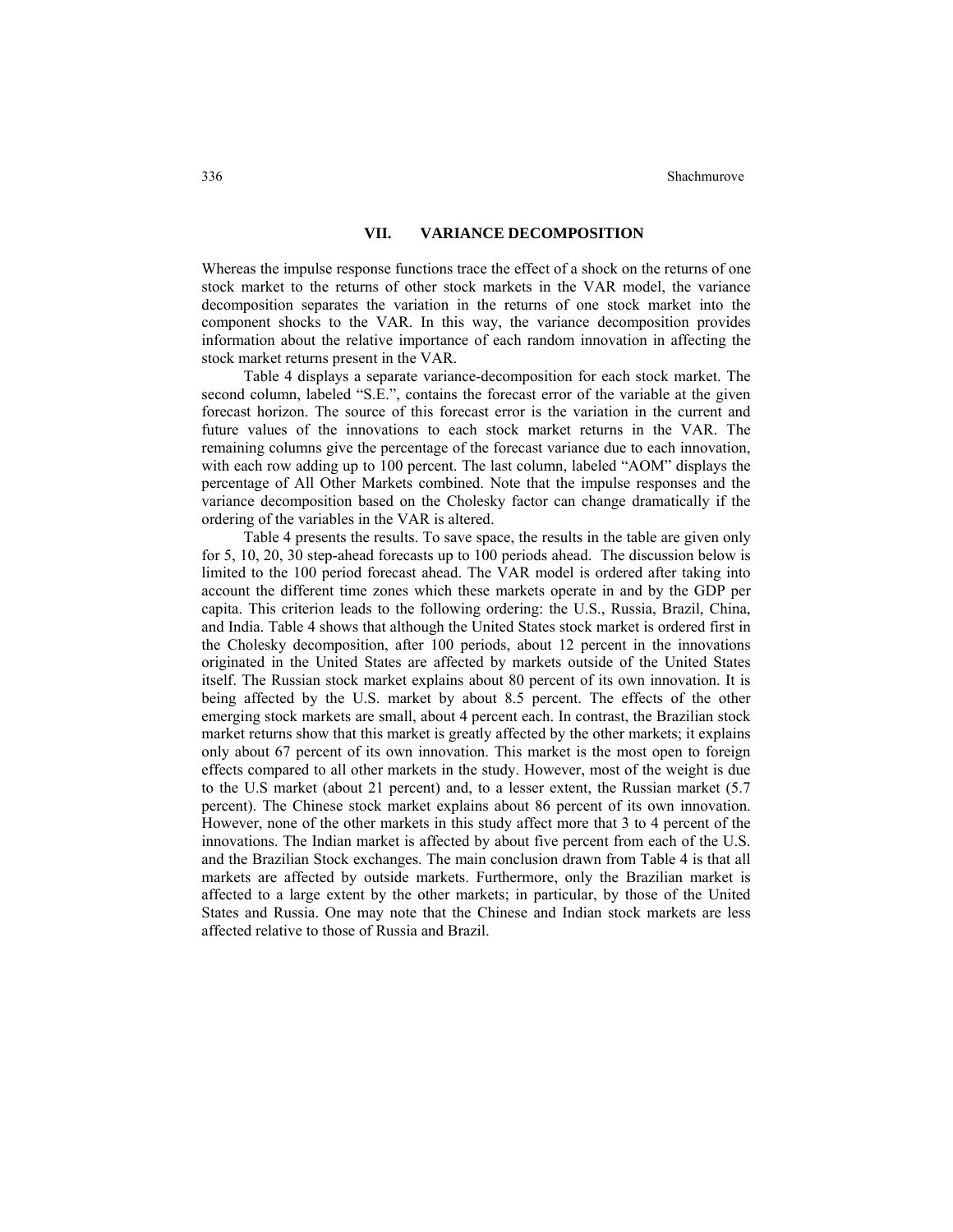|                 | Period       | S.E.         | <b>RRUS500</b> | <b>RRRUSSIA</b> | <b>RRBRAZIL</b> | <b>RRCHINA</b> | <b>RRINDIA</b> | AOM            |
|-----------------|--------------|--------------|----------------|-----------------|-----------------|----------------|----------------|----------------|
| RRUS50          | 5            | 1.14         | 99.23          | 0.26            | 0.09            | 0.20           | 0.23           | 0.77           |
|                 | $10\,$       | 1.15         | 98.18          | 0.44            | 0.31            | 0.35           | 0.72           | 1.82           |
|                 | $20\,$       | 1.16         | 96.87          | 0.89            | $0.61\,$        | 0.56           | $1.07\,$       | 3.13           |
|                 | 30           | 1.18         | 95.39          | 1.06            | 1.20            | 0.88           | 1.47           | 4.61           |
|                 | 40           | 1.19         | 93.70          | 1.59            | 1.62            | 1.09           | 2.00           | 6.30           |
|                 | 50           | 1.20         | 92.43          | 1.97            | 1.92            | 1.40           | 2.28           | 7.57           |
|                 | 60           | 1.22         | 91.43          | 2.36            | 1.98            | 1.61           | 2.62           | 8.57           |
|                 | 70           | 1.23         | 90.40          | 2.54            | 2.24            | 1.99           | 2.83           | 9.60           |
|                 | 80           | 1.24         | 89.27          | 2.92            | 2.38            | 2.44           | $3.00\,$       | 10.73          |
|                 | 90           | 1.25         | 88.15          | 3.19            | 2.58            | 2.76           | 3.32           | 11.85          |
|                 | 100          | 1.25         | 87.82          | 3.35            | 2.59            | 2.85           | 3.40           | 12.18          |
| <b>RRRUSSIA</b> | 5            | 2.87         | 6.32           | 92.13           | 1.39            | 0.14           | $0.02\,$       | 7.87           |
|                 | 10           | 2.89         | 6.76           | 91.05           | 1.55            | 0.51           | 0.12           | 8.95           |
|                 | 20           | 2.94         | 7.08           | 89.14           | 2.03            | 1.02           | 0.74           | 10.86          |
|                 | 30           | 2.99         | 7.37           | 86.89           | 2.60            | 2.09           | 1.05           | 13.11          |
|                 | 40           | 3.03         | 7.61           | 85.49           | 3.17            | 2.20           | 1.53           | 14.51          |
|                 | 50           | 3.06         | 7.79           | 84.33           | 3.41            | 2.30           | 2.17           | 15.67          |
|                 | 60           | 3.09         | 7.97           | 82.97           | 3.78            | 2.72           | 2.56           | 17.03          |
|                 | 70           | 3.12         | 8.23           | 81.58           | 4.12            | 3.05           | $3.02\,$       | 18.42          |
|                 | 80           | 3.14         | 8.36           | 80.89           | 4.29            | 3.24           | 3.22           | 19.11          |
|                 | 90           | 3.17         | 8.44           | 79.97           | 4.66            | 3.49           | 3.44           | 20.03          |
|                 | 100          | 3.18         | 8.51           | 79.55           | 4.67            | 3.72           | 3.55           | 20.45          |
| <b>RRBRAZIL</b> | 5            | 2.52         | 20.42          | 1.65            | 77.07           | 0.17           | 0.69           | 22.93          |
|                 | 10           | 2.54         | 20.49          | 1.68            | 76.33           | 0.45           | $1.05\,$       | 23.67          |
|                 | 20           | 2.58         | 20.63          | 2.74            | 74.72           | 0.55           | 1.37           | 25.28          |
|                 | 30           | 2.60         | 20.60          | 2.99            | 73.82           | 0.97           | 1.61           | 26.18          |
|                 | 40           | 2.63         | 20.32          | 3.46            | 72.79           | 1.59           | 1.85           | 27.21          |
|                 | 50           | 2.67         | 20.39          | 3.68            | 71.50           | 2.09           | 2.34           | 28.50          |
|                 | 60           | 2.70         | 20.64          | 4.23            | 70.30           | 2.30           | 2.53           | 29.70          |
|                 | $70\,$       | 2.73         | 20.64          | 4.49            | 69.04           | 2.72           | 3.11           | 30.96          |
|                 | 80           | 2.76         | 20.59          | 4.71            | 68.28           | 2.99           | 3.43           | 31.72          |
|                 | 90           | 2.78         | 20.48          | 5.32            | 67.39           | 3.12           | 3.69           | 32.61          |
|                 | 100          | 2.80         | 20.57          | 5.68            | 66.70           | 3.28           | 3.76           | 33.30          |
| <b>RRCHINA</b>  | 5            | 1.60         | 0.21           | 0.27            | $0.18\,$        | 99.22          | 0.13           | 0.78           |
|                 | 10           | 1.60         | 0.32           | $0.67\,$        | 0.33            | 98.48          | $0.20\,$       | 1.52           |
|                 | 20           | 1.65         | 1.08           | 2.20            | 0.70            | 95.43          | 0.59           | 4.57           |
|                 | 30           | 1.67         | 1.51           | 2.41            | 1.24            | 93.64          | $1.20\,$       | 6.36           |
|                 | 40           | 1.69         | 1.63           | 3.03            | 1.53            | 92.26          | 1.55           | 7.74           |
|                 | 50           | 1.71         | 1.79           | 3.42            | 1.79            | 91.23          | 1.78           | 8.78           |
|                 | 60           | 1.72         | 1.88           | 3.58            | 2.24<br>2.49    | 90.18          | 2.12           | 9.82           |
|                 | $70\,$<br>80 | 1.74<br>1.75 | 2.35<br>2.59   | 3.78<br>3.86    |                 | 89.19<br>88.45 | 2.19<br>2.24   | 10.81          |
|                 |              |              |                |                 | 2.86            |                |                | 11.55          |
|                 | 90<br>100    | 1.77<br>1.78 | 3.07<br>3.26   | 4.12<br>4.20    | 3.54<br>3.67    | 86.61<br>86.12 | 2.66<br>2.74   | 13.39<br>13.88 |
|                 | 5            |              |                |                 |                 |                |                |                |
| <b>RRINDIA</b>  | 10           | 1.62<br>1.63 | 2.10<br>2.20   | 0.83<br>1.34    | 0.82<br>1.16    | 0.16<br>0.40   | 96.09<br>94.89 | 3.91<br>5.11   |
|                 | $20\,$       | 1.66         | 2.80           | 1.78            | 1.53            | 0.97           | 92.92          | 7.08           |
|                 | 30           | 1.68         | 3.14           | 1.97            | 2.24            | 1.50           | 91.15          | 8.85           |
|                 | 40           | 1.69         | 3.32           | 2.45            | 2.48            | 1.67           | 90.08          | 9.92           |
|                 | 50           | 1.71         | 3.84           | 2.57            | 3.18            | 1.99           | 88.42          | 11.58          |
|                 |              |              |                |                 |                 |                |                |                |

**Table 4** Cholesky ordering: RRUS500 RRRUSSIA RRBRAZIL RRCHINA RRINDIA Standard errors: Monte Carlo (100 repetitions)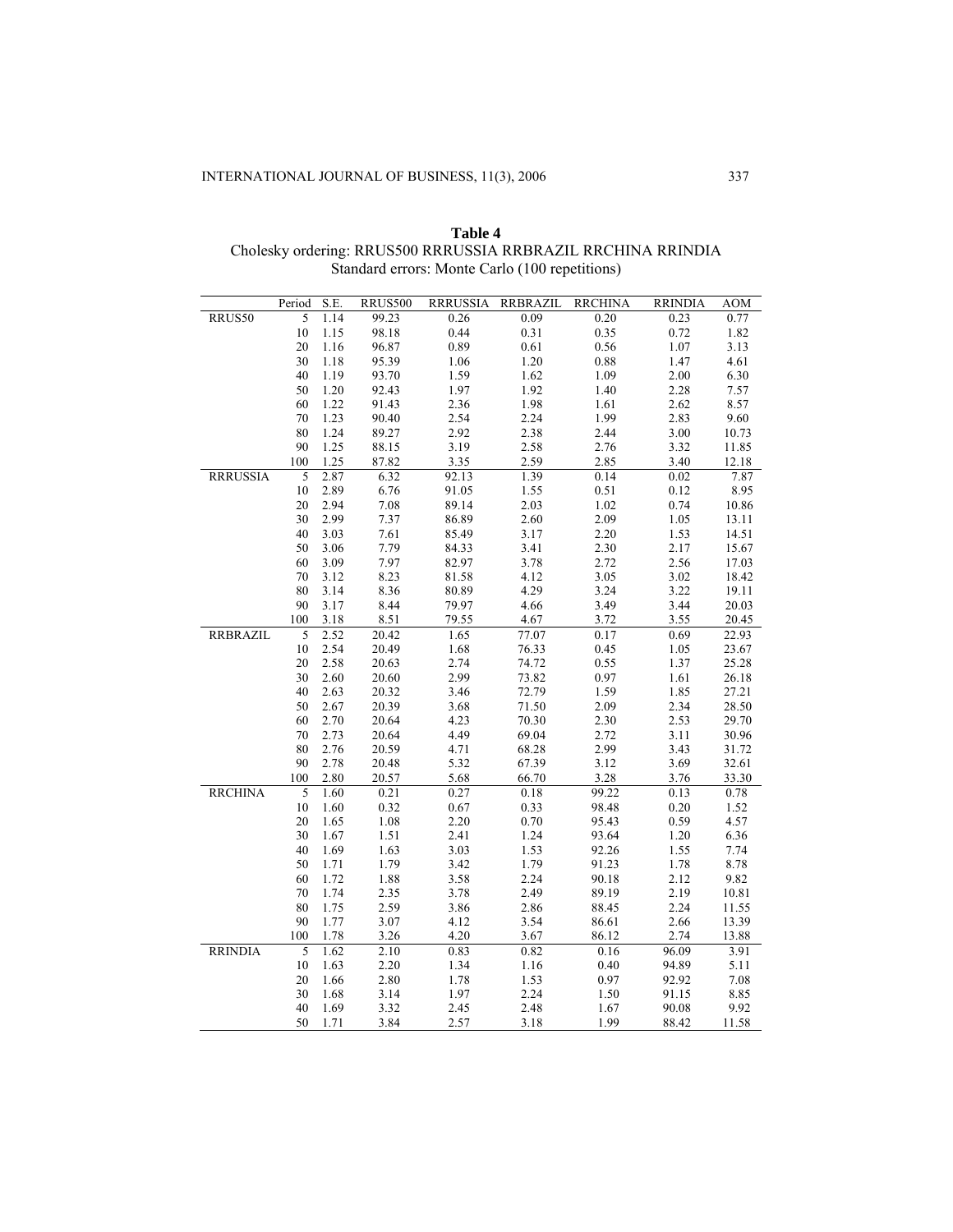338 Shachmurove

|     | 60 | 1.73 | 4.12 | 3.06 | 3.28 | 2.38 | 87.17 | 12.83 |
|-----|----|------|------|------|------|------|-------|-------|
|     | 70 | 1.75 | 4.63 | 3.35 | 3.75 | 2.73 | 85.54 | 14.46 |
|     | 80 | 1.77 | 4.78 | 3.59 | 4.29 | 3.23 | 84.12 | 15.88 |
|     | 90 | 1.78 | 4.86 | 3.85 | 4.44 | 3.58 | 83.28 | 16.72 |
| 100 |    | 1.78 | 4.95 | 3.99 | 4.48 | 3.65 | 82.93 | 17.07 |
|     |    |      |      |      |      |      |       |       |

In order to further investigate whether the variance decomposition results hold with a different ordering, the order of the stock markets (after taking into account the different time zones these markets operate in) is changed to an ordering based on Total Gross Domestic Product rather than GDP per capita. This ranking is similar to a ranking based on gross fixed investment as a percentage of GDP. This results in the following ranking: the U.S., China, India, Brazil, and Russia. This ordering does not change the results for the United States, which is placed first in the two VARs. However, in principal, the ordering will affect the results for the other markets in the study, making the countries which are higher in the ranking less affected by the other markets. Table 5 displays the results. Interestingly enough, although the order is changed for all the emerging markets, the VAR variance decompositions are strikingly similar. For example, Russia, which has been moved from the second place in the ordering to the last place, is now being affected by 22.8 rather than 20.5 before. Brazil with 33.30 (when it is ranked third in Table 4) is now ranked fourth and is being affected by 32.2 percent. Although it is shifted to second in the ordering, China keeps its results. These outcomes indicate that the statistics reported in Table 4 are robust to the ordering of the variables.

|                | Period | S.E. | <b>RRUS500</b> | <b>RRCHINA</b> | <b>RRINDIA</b> | RRBRAZIL | <b>RRRUSSIA</b> | <b>AOM</b> |
|----------------|--------|------|----------------|----------------|----------------|----------|-----------------|------------|
| <b>RRUS500</b> | 5      | 1.14 | 99.23          | 0.20           | 0.24           | 0.09     | 0.24            | 0.77       |
|                | 10     | 1.15 | 98.18          | 0.35           | 0.72           | 0.31     | 0.43            | 1.82       |
|                | 20     | 1.16 | 96.87          | 0.56           | 1.09           | 0.59     | 0.88            | 3.13       |
|                | 30     | 1.18 | 95.39          | 0.88           | 1.50           | 1.14     | 1.09            | 4.61       |
|                | 40     | 1.19 | 93.70          | 1.09           | 1.99           | 1.58     | 1.64            | 6.30       |
|                | 50     | 1.20 | 92.43          | 1.40           | 2.25           | 1.87     | 2.05            | 7.57       |
|                | 60     | 1.22 | 91.43          | 1.61           | 2.61           | 1.98     | 2.36            | 8.57       |
|                | 70     | 1.23 | 90.40          | 1.98           | 2.83           | 2.26     | 2.53            | 9.60       |
|                | 80     | 1.24 | 89.27          | 2.44           | 3.02           | 2.41     | 2.87            | 10.73      |
|                | 90     | 1.25 | 88.15          | 2.75           | 3.33           | 2.59     | 3.19            | 11.85      |
|                | 100    | 1.25 | 87.82          | 2.83           | 3.41           | 2.59     | 3.35            | 12.18      |
| <b>RRCHINA</b> | 5      | 1.60 | 0.21           | 99.23          | 0.15           | 0.16     | 0.26            | 0.77       |
|                | 10     | 1.60 | 0.32           | 98.49          | 0.23           | 0.32     | 0.64            | 1.51       |
|                | 20     | 1.65 | 1.08           | 95.44          | 0.65           | 0.68     | 2.14            | 4.56       |
|                | 30     | 1.67 | 1.51           | 93.65          | 1.23           | 1.19     | 2.43            | 6.35       |
|                | 40     | 1.69 | 1.63           | 92.26          | 1.60           | 1.52     | 2.98            | 7.74       |
|                | 50     | 1.71 | 1.79           | 91.23          | 1.80           | 1.76     | 3.41            | 8.77       |
|                | 60     | 1.72 | 1.88           | 90.18          | 2.15           | 2.21     | 3.58            | 9.82       |
|                | 70     | 1.74 | 2.35           | 89.19          | 2.21           | 2.46     | 3.79            | 10.81      |
|                | 80     | 1.75 | 2.59           | 88.45          | 2.25           | 2.88     | 3.83            | 11.55      |
|                | 90     | 1.77 | 3.07           | 86.61          | 2.70           | 3.48     | 4.15            | 13.39      |
|                | 100    | 1.78 | 3.26           | 86.12          | 2.77           | 3.59     | 4.25            | 13.88      |

**Table 5** Variance Decomposition, US, China, India, Brazil, and Russia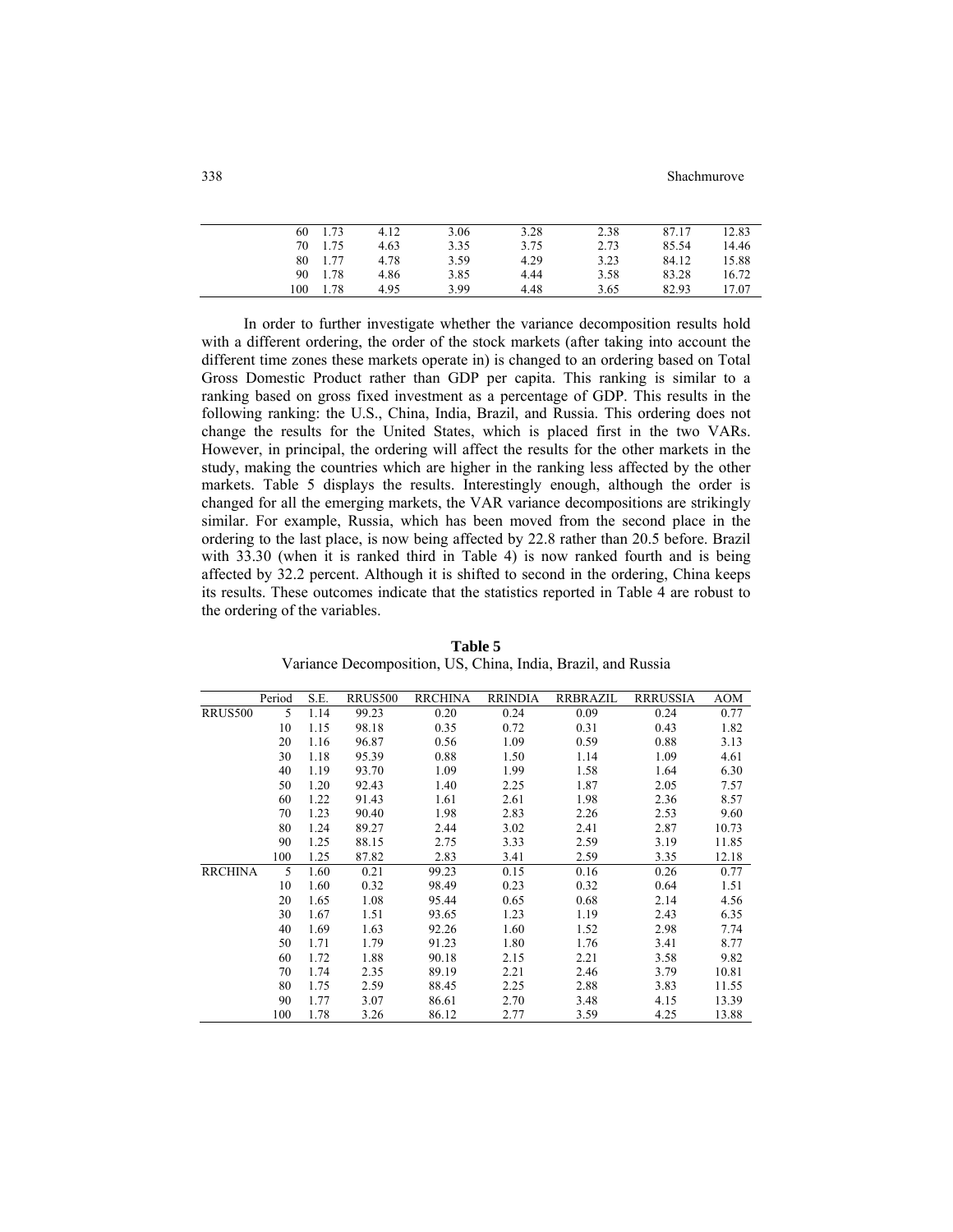|                 | Period | S.E. | <b>RRUS500</b> | <b>RRCHINA</b> | <b>RRINDIA</b> | <b>RRBRAZIL</b> | <b>RRRUSSIA</b> | <b>AOM</b> |
|-----------------|--------|------|----------------|----------------|----------------|-----------------|-----------------|------------|
| <b>RRINDIA</b>  | 5      | 1.62 | 2.10           | 0.16           | 96.85          | 0.80            | 0.09            | 3.15       |
|                 | 10     | 1.63 | 2.20           | 0.40           | 95.65          | 1.10            | 0.65            | 4.35       |
|                 | 20     | 1.66 | 2.80           | 0.97           | 93.72          | 1.48            | 1.03            | 6.28       |
|                 | 30     | 1.68 | 3.14           | 1.50           | 91.95          | 2.10            | 1.31            | 8.05       |
|                 | 40     | 1.69 | 3.32           | 1.67           | 90.84          | 2.36            | 1.81            | 9.16       |
|                 | 50     | 1.71 | 3.84           | 1.98           | 89.16          | 3.09            | 1.92            | 10.84      |
|                 | 60     | 1.73 | 4.12           | 2.37           | 87.85          | 3.19            | 2.47            | 12.15      |
|                 | 70     | 1.75 | 4.63           | 2.73           | 86.21          | 3.61            | 2.83            | 13.79      |
|                 | 80     | 1.77 | 4.78           | 3.22           | 84.79          | 4.09            | 3.13            | 15.21      |
|                 | 90     | 1.78 | 4.86           | 3.57           | 83.95          | 4.26            | 3.36            | 16.05      |
|                 | 100    | 1.78 | 4.95           | 3.64           | 83.60          | 4.29            | 3.52            | 16.40      |
| <b>RRBRAZIL</b> | 5      | 2.52 | 20.42          | 0.18           | 0.73           | 78.48           | 0.19            | 21.52      |
|                 | 10     | 2.54 | 20.49          | 0.46           | 1.09           | 77.71           | 0.26            | 22.29      |
|                 | 20     | 2.58 | 20.63          | 0.55           | 1.36           | 76.11           | 1.36            | 23.89      |
|                 | 30     | 2.60 | 20.60          | 0.98           | 1.61           | 75.16           | 1.66            | 24.84      |
|                 | 40     | 2.63 | 20.32          | 1.59           | 1.85           | 74.13           | 2.11            | 25.87      |
|                 | 50     | 2.67 | 20.39          | 2.09           | 2.30           | 72.78           | 2.45            | 27.22      |
|                 | 60     | 2.70 | 20.64          | 2.30           | 2.49           | 71.54           | 3.03            | 28.46      |
|                 | 70     | 2.73 | 20.64          | 2.71           | 3.06           | 70.21           | 3.37            | 29.79      |
|                 | 80     | 2.76 | 20.59          | 2.99           | 3.38           | 69.46           | 3.59            | 30.54      |
|                 | 90     | 2.78 | 20.48          | 3.12           | 3.66           | 68.52           | 4.22            | 31.48      |
|                 | 100    | 2.80 | 20.57          | 3.28           | 3.75           | 67.80           | 4.60            | 32.20      |
| <b>RRRUSSIA</b> | 5      | 2.87 | 6.32           | 0.14           | 0.65           | 3.39            | 89.50           | 10.50      |
|                 | 10     | 2.89 | 6.76           | 0.51           | 0.74           | 3.54            | 88.44           | 11.56      |
|                 | 20     | 2.94 | 7.08           | 1.01           | 1.39           | 4.01            | 86.51           | 13.49      |
|                 | 30     | 2.99 | 7.37           | 2.09           | 1.72           | 4.55            | 84.27           | 15.73      |
|                 | 40     | 3.03 | 7.61           | 2.21           | 2.14           | 5.07            | 82.98           | 17.02      |
|                 | 50     | 3.06 | 7.79           | 2.30           | 2.74           | 5.27            | 81.89           | 18.11      |
|                 | 60     | 3.09 | 7.97           | 2.72           | 3.11           | 5.57            | 80.63           | 19.37      |
|                 | 70     | 3.12 | 8.23           | 3.05           | 3.56           | 5.93            | 79.22           | 20.78      |
|                 | 80     | 3.14 | 8.36           | 3.24           | 3.78           | 6.09            | 78.53           | 21.47      |
|                 | 90     | 3.17 | 8.44           | 3.49           | 4.00           | 6.46            | 77.60           | 22.40      |
|                 | 100    | 3.18 | 8.51           | 3.73           | 4.09           | 6.47            | 77.21           | 22.79      |

**Table 5 (continued)** 

# **VIII. CONCLUSION**

This paper uses VAR modeling to study the dynamic interrelationships among stock market returns for the United States' S&P500, and the stock exchanges of the emerging tigers of the twenty-first century (BRICs): Brazil, China, India and Russia. The model uses daily observations spanning from September 1, 1995 until October 14, 2005, for a total of 2,641 observations for each stock market.

One interesting and surprising result is the number of lags required in order to capture the dynamics of the data. There are 92 business-day lags in this study. In addition, it is found that the Brazilian stock market returns are affected to a large extent by other stock markets. This finding is true also for the Russian stock market returns, although to a lesser extent. The Chinese and Indian markets are much less affected by dynamic linkages originating from other markets. Currently, the Chinese stock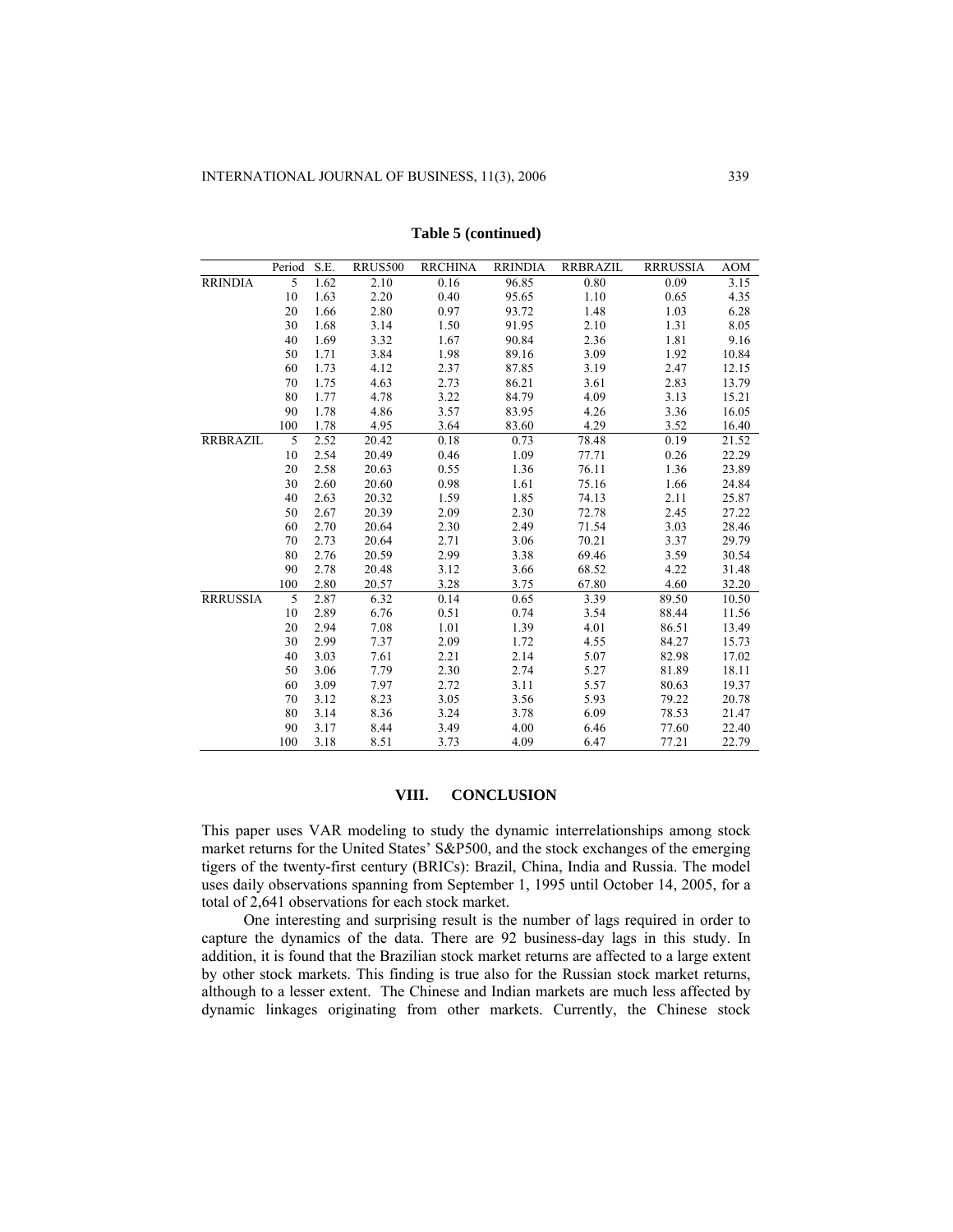exchange seems the most isolated from exogenous disturbances. Moreover, this market is the least influenced by the American stock market. This result seems to encourage a larger extent of American purchases and activities in the Chinese stock markets in order to improve diversification.

Since international financial integration throughout the world may further promote economic development by encouraging improvements in the domestic financial system, as long as these countries fail to improve both transparencies and respect for the law, including preservation of human rights, their financial institutions including their stock market performances will not be closely associated with their economic per-capita GDP growth. Although investment in the BRICs countries may improve diversification, failure to enact financial-reform policies may hinder their future increase in per capita income as their levels of per-capita income approach the Western per capita GDP.

#### **ENDNOTES**

- 1. According to Goldman Sachs's projections, by 2050, the largest economies in U.S. dollar terms will be China, U.S., India, Japan, Brazil, Mexico, and Russia.
- 2. Given the dismal performance of the Japanese economy in the last decade, a note of caution is in place. One may recall Adam Smith's (1876) observation with regard to China: "China has been long one of the richest, that is, one of the most fertile, best cultivated, most industrious, and most populous countries in the world. *It seems, however, to have been long stationary*." (p. 71), italic added.
- 3. North (1981) defines an economic institution as "a set of rules, compliance procedures and moral and ethical behavioral norms designed to constrain the behavior of individuals in the interests of maximizing the wealth or utility of principals." (pp. 201-202).
- 4. See Shleifer and Vishny (1993), Murphy, Shleifer, and Vishny, (1993), Lee and Barro (2001), Barro (2003), Hanushek (2003), Barro and Sala-i-Martin (2004), and recently Kaufmann (2005), and Mastruzzi, Kraay, and Kaufmann, (2005).
- 5. See also Beck, Levine, and Loayza (2000), Beck, Demirguc-Kunt, and Levine (2000), and Levin, Loayza, and Beck (2000).
- 6. The Ljung-Box Q-statistics and their p-values are given in the Table. The Qstatistic at lag k is a test statistic for the null hypothesis that there is no autocorrelation up to order k and is computed as:

$$
Q_{LB} = T(T + 2) \sum_{j=1}^{k} [\tau_j^{2}/(T - J)],
$$

where  $\tau_j$  is the j-th autocorrelation and T is the number of observations. Under the null hypothesis,  $Q_{LB}$  is asymptotically distributed as a  $\chi^2$  with degrees of freedom equal to the number of autocorrelations. The Q-statistic is often used as a test of whether the series is white noise. There remains the practical problem of choosing the order of lag to use for the test. If one chooses too small a lag, the test may not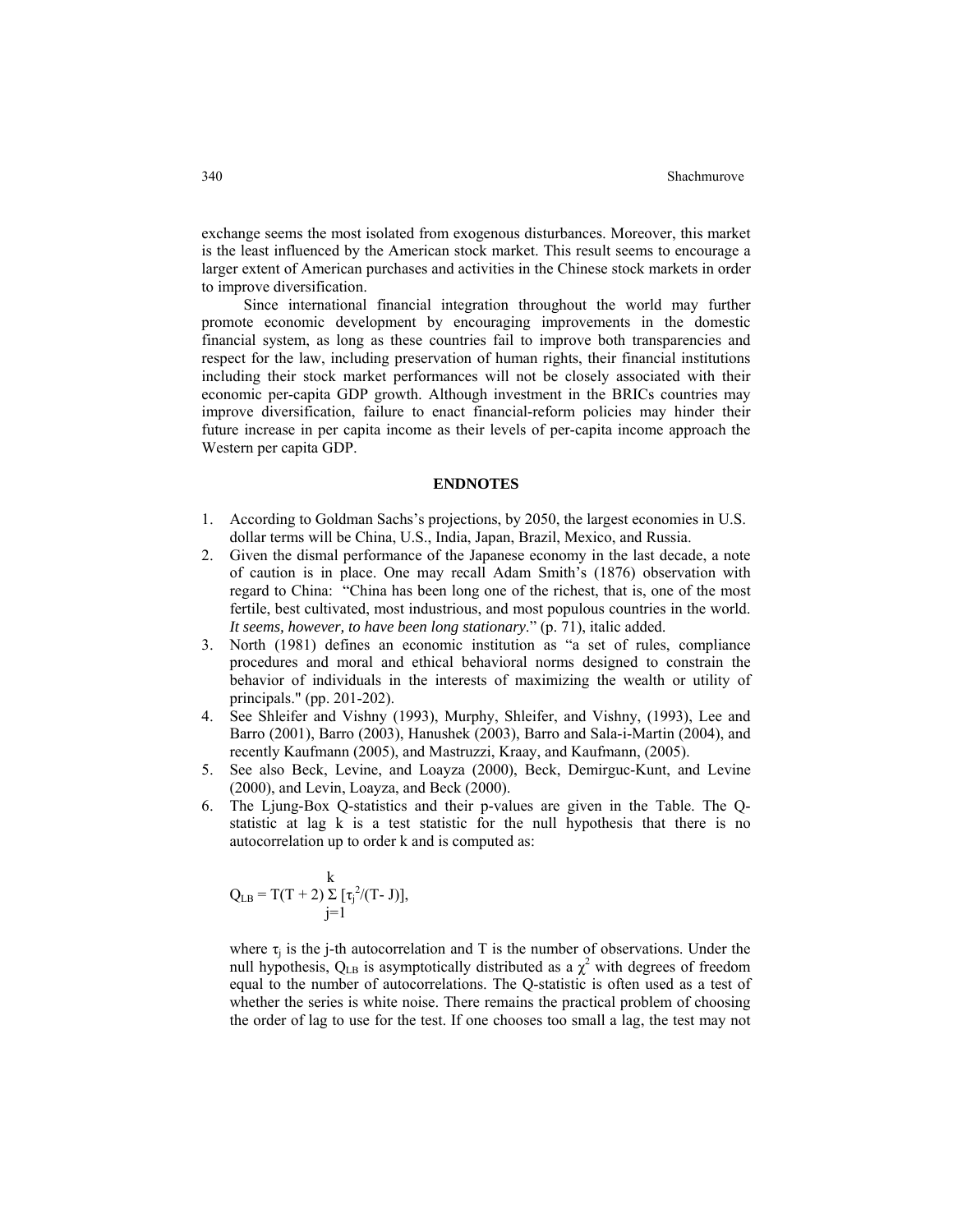detect serial correlation at high-order lags. However, if one chooses too large a lag, the test may have low power since the significant correlation at one lag may be diluted by insignificant correlations at other lags. For further discussion, see Ljung and Box (1979) or Harvey (1990, 1993).

#### **REFERENCES**

- Akaike, Hirotugu, 1973, "Information Theory and the Extension of the Maximum Likelihood Principle," in *Second International Symposium on Information Theory*, B.N. Petrov and F. Csaki, eds., Budapest.
- Atje, Raymond, and Boyan Jovanovic, 1993, "Stock Markets and Development," *European Economic Review*, April, Vol. 37 (2-3): 632-640.
- Baharumshah, Ahmad Zubaidi, Tamat Sarmidi, and Hui Boon Tan, 2003, "Dynamic Linkages of Asian Stock Markets: An Analysis of Pre-liberalization and Postliberalization Eras," *Journal of the Asia Pacific Economy*, Vol. 8(2): 180-209.
- Barro, Robert J., 2003, "Economic Growth in a Cross Section of Countries," in Hanushek, Eric A, ed., *The economics of schooling and school quality*. Volume 1. Labor markets, distribution and growth. 2003, pp. 350-86, Elgar Reference Collection. International Library of Critical Writings in Economics, Vol. 159. Cheltenham, U.K. and Northampton, Mass.: Elgar; distributed by American International Distribution Corporation, Williston, Vt.
- Barro, Robert J., and Xavier Sala-i-Martin, 2004, *Economic Growth*, Second Edition Cambridge and London MIT Press, 2004, pp. xvi, 654 pages.
- Beck, Thorsten; Demirguc-Kunt, Asli; Levine, Ross, (2000), "A New Database on the Structure and Development of the Financial Sector," *World Bank Economic Review*, September, Vol. 14(3): 597-605.
- Beck, Thorsten; Levine, Ross; Loayza, Norman, (2000), "Finance and the Sources of Growth," *Journal of Financial Economics*, Oct.-Nov., Vol. 58 (1-2): 261-300.
- Beck, Thorsten; Levine, Ross (2004) "Stock Markets, Banks, and Growth: Panel Evidence," *Journal of Banking and Finance*, March, Vol. 28(3): 423-442.
- Box, George E.P., and David A. Pierce, 1970, "Distribution of Residual Autocorrelations in ARIMA Time-Series Models," *Journal of the American Statistical Association*, Vol. 65, 1509-1526.
- Cheng, Hwahsin, and John L. Glascock, 2005, "Dynamic Linkages between the Greater China Economic Area Stock Markets--Mainland China, Hong Kong, and Taiwan," *Review of Quantitative Finance and Accounting,*Vol. 24(4), 343-357.
- Chow, Gregory C., 2006, "Corruption and China's Economic Reform in the Early  $21<sup>st</sup>$ Century," *International Journal of Business*, this issue.
- Central Intelligence Agency, *The World Fact Book*, available on line at <http://www.cia.gov/cia/publications/factbook/docs/profileguide.html>
- Chong, Lee Lee, Hui Boon Tan, and Ahmad Zubaidi Baharumshah, 2001, "The Stock Market, Macroeconomic Fundamentals and Economic Growth in Malaysia," *Asia Pacific Journal of Economics and Business,* Vol. 5(2), 44-55.
- Ciner, Cetin, 2001, "Energy Shocks and Financial Markets: Nonlinear Linkages", *Studies in Nonlinear Dynamics and Econometrics,* Vol. 5(3), 203-212.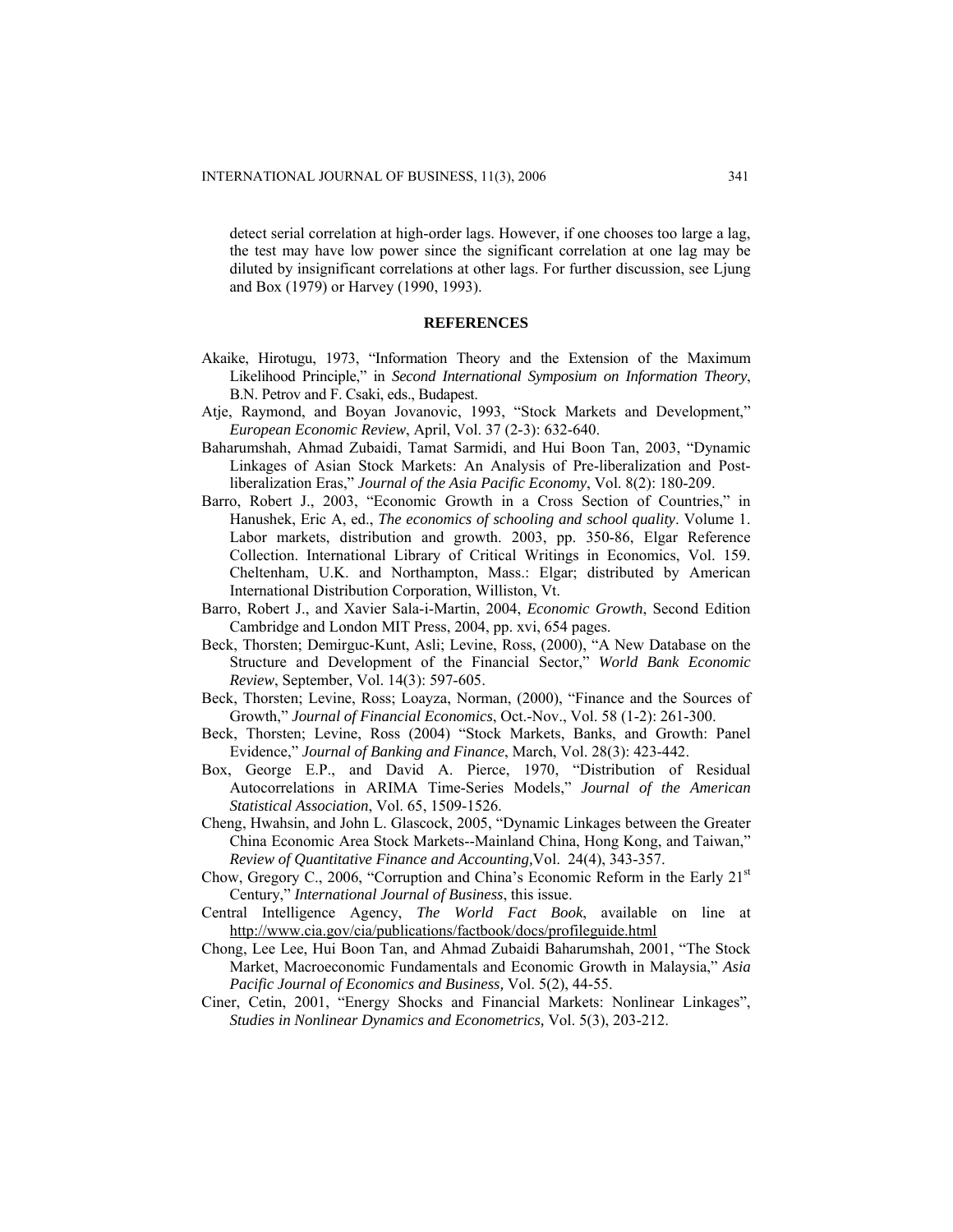- Demirguc-Kunt, Asli; Levine, Ross, ed. (2001), *Financial Structure and Economic Growth: A Cross-Country Comparison of Banks, Markets, and Development*, Cambridge and London: MIT Press.
- Elyasiani, Elyas, Priyal Perera, and Tribhuvan N. Puri, 1998, "Interdependence and Dynamic Linkages between Stock Markets of Sri Lanka and its Trading Partners," *Journal of Multinational Financial Management,* Vol. 8(1), 89-101.
- Fernandez-Izquierdo, Angeles, and Juan Angel Lafuente, 2004, "International Transmission of Stock Exchange Volatility: Empirical Evidence from the Asian Crisis," *Global Finance Journal,* Vol. 5(2), 125-137.
- Friedman, Joseph and Yochanan Shachmurove, 1996, "International Transmission of Innovations Among European Community Stock Markets," in *Research in International Business and Finance*, edited by John Doukas, JAI Press, Greenwich, CT, Vol. 13, 35-64.
- Friedman, Joseph and Yochanan Shachmurove, 1997, "Co-Movements of Major European Community Stock Markets: A Vector Autoregression Analysis," *Global Finance Journal*, Vol. 8(2): 257-277, Fall/Winter.
- Glaeser, Edward L, La Porta, Rafael, Lopez-de-Silanes, Florencio, and Shleifer, Andrei, 2004, "Do Institutions Cause Growth?" *Journal of Economic Growth,* Vol. 9(3): 271-303.
- Grasa, Antonio Aznar, 1989, *Econometric Model Selection: A New Approach*, Dordrecht: Kluwer Academic Publishers.
- Granger, Clive W.J., and Yongil Jeon, 2003, "Interactions between Large Macro Models and Time Series Analysis," *International Journal of Finance and Economics*, Vol. 8: 1-10.
- Greenwood, Jeremy, and Boyan Jovanovic, 1990, "Financial Development, Growth, and the Distribution of Income," *Journal of Political Economy*, October,Vol. 98(5), Part 1, 1076-1107.
- Hanushek, Eric A, ed., 2003, *The Economics of Schooling and School Quality*. Vol. 1, Labor Markets, Distribution and Growth. pp. 350-86, Elgar Reference Collection. International Library of Critical Writings in Economics, Vol. 159. Cheltenham, U.K. and Northampton, Mass.: Elgar; distributed by American International Distribution Corporation, Williston, Vt.
- Harvey, Andrew C., 1990, *The Econometric Analysis of Time Series*, Second Edition, Cambridge, MA: MIT Press.
- Harvey, Andrew C., 1993, *Time Series Models*, Second Edition, Cambridge, MA: MIT Press.
- Hassan, M. Kabir, and Atsuyuki Naka, 1996, "Short-run and Long-run Dynamic Linkages Among International Stock Markets," *International Review of Economics and Finance,* Vol. 5(4), 387-405.
- Ibrahim, Mansor H. and Hassanuddeen Aziz, 2003, "Macroeconomic Variables and the Malaysian Equity Market: A View Through Rolling Sub Samples," *Journal of Economic Studies,* Vol. 30(1), 6-27.
- Kaufmann, Daniel, 2005, "10 Myths about Governance and Corruption," *Finance and Development*, September, Vol. 42(3): 41-43.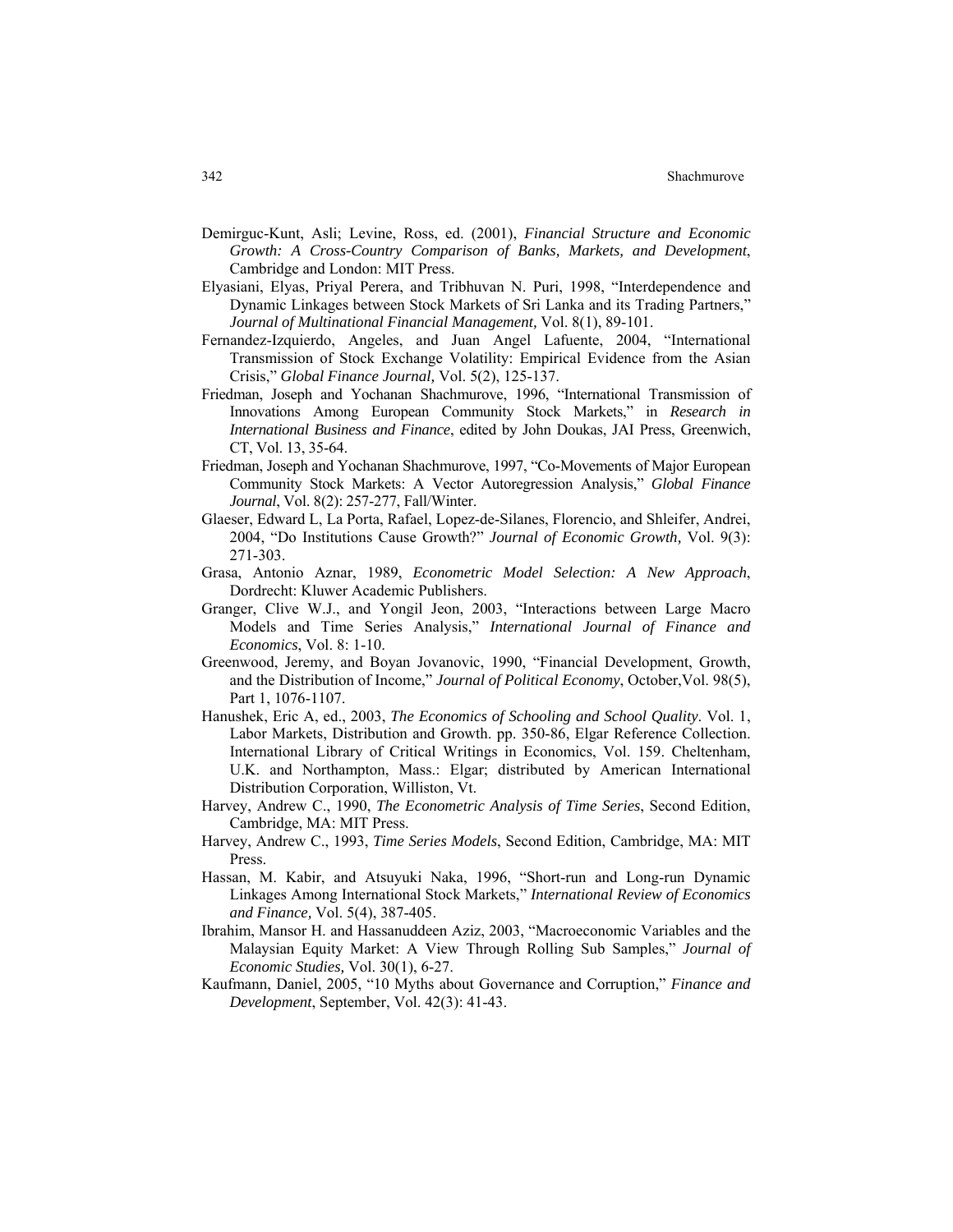- Kim, Soyoung, Sunghyun H. Kim, and Yunjong Wang, 2004, "Macroeconomic Effects of Capital Account Liberalization: The Case of Korea," *Review of Development Economics*, November, Vol. 8(4): 624-639.
- Klein, Lawrence R., 2004, "Globalization, Growth and Poverty: New Growth Centers in this Globalized Economy," *Journal of Policy Modeling,, June,* Vol. 26(4): 499- 505.
- Koch, Paul D. and Timothy W. Koch, 1991, "Evolution in Dynamic Linkages across Daily National Stock Indexes," *Journal of International Money and Finance*, Vol. 10(2): 231-251.
- Lai, Michael; Kon S. Lai, and Hsing Fang, 1993, "Dynamic Linkages Between the New York and Tokyo Stock Markets: A Vector Error Correction Analysis," *Journal of International Financial Markets, Institutions and Money*, Vol. 3(2), 73-96.
- La Porta, Rafael & Florencio Lopez-de-Silanes & Andrei Shleifer & Robert W. Vishny, 1997. " Legal Determinants of External Finance," *Journal of Finance*, American Finance Association, July, Vol. 52(3): 1131-50.
- La Porta Rafael, Lopez-de-Silanes Florencio,Shleifer Andrei, and Vishny Robert W. (1998), "Law and Finance," *Journal of Political Economy*, Vol. 106(6): 1113-1155.
- Lee, Jong-Wha; Robert J. Barro, 2001, "Schooling Quality in a Cross-Section of Countries," *Economica*, November, Vol. 68(272): 465-88.
- Levine, Ross; Loayza, Norman; Beck, Thorsten, (2000), "Financial Intermediation and Growth: Causality and Causes," *Journal of Monetary Economics*, August, Vol. 46(1): 31-77.
- Levine, Ross, 2001, "International Financial Liberalization and Economic Growth," *Review of International Economics*, November, Vol. 9(4): 688-702.
- Ljung, G. M., and George E.P. Box, 1978, "On a Measure of Lack of Fit in Time-Series Models," *Biometrica*, Vol. 65: 297-303.
- Lütkepohl, Helmut, 1991, *Introduction to Multiple Time Series Analysis*, New York: Springer-Verlag.
- Maghyereh, Aktham, 2004, "Oil Price Shocks and Emerging Stock Markets: A Generalized VAR Approach," *International Journal of Applied Econometrics and Quantitative Studies*, Vol. 1(2), 27-40.
- Masih, Abul M. M., and Rumi Masih, 2002, "Propagative Causal Price Transmission Among International Stock Markets: Evidence from the Pre- and Post Globalization Period," *Global Finance Journal* Vol. 13: 63–91.
- Masih, Abul M. M., and Masih, Rumi, 1999, "Are Asian Stock Market Fluctuations Due Mainly to Intra-regional Contagion Effects? Evidence Based on Asian Emerging Stock Markets," *Pacific-Basin Finance Journal,* Vol. 7(3-4), 251-282.
- Masih, Rumi, and Abul M. M. Masih, 2004, "Common Stochastic Trends and the Dynamic Linkages Driving European Stock Markets: Evidence From pre- and Post-October 1987 Crash Eras," *European Journal of Finance,* Vol. 10(1), 81-104.
- Mastruzzi, Massimo, Aart Kraay, and Daniel Kaufmann, 2005, "Governance Matters IV: Governance Indicators for 1996-2004," *The World Bank, Policy Research Working Paper Series: 3630.*